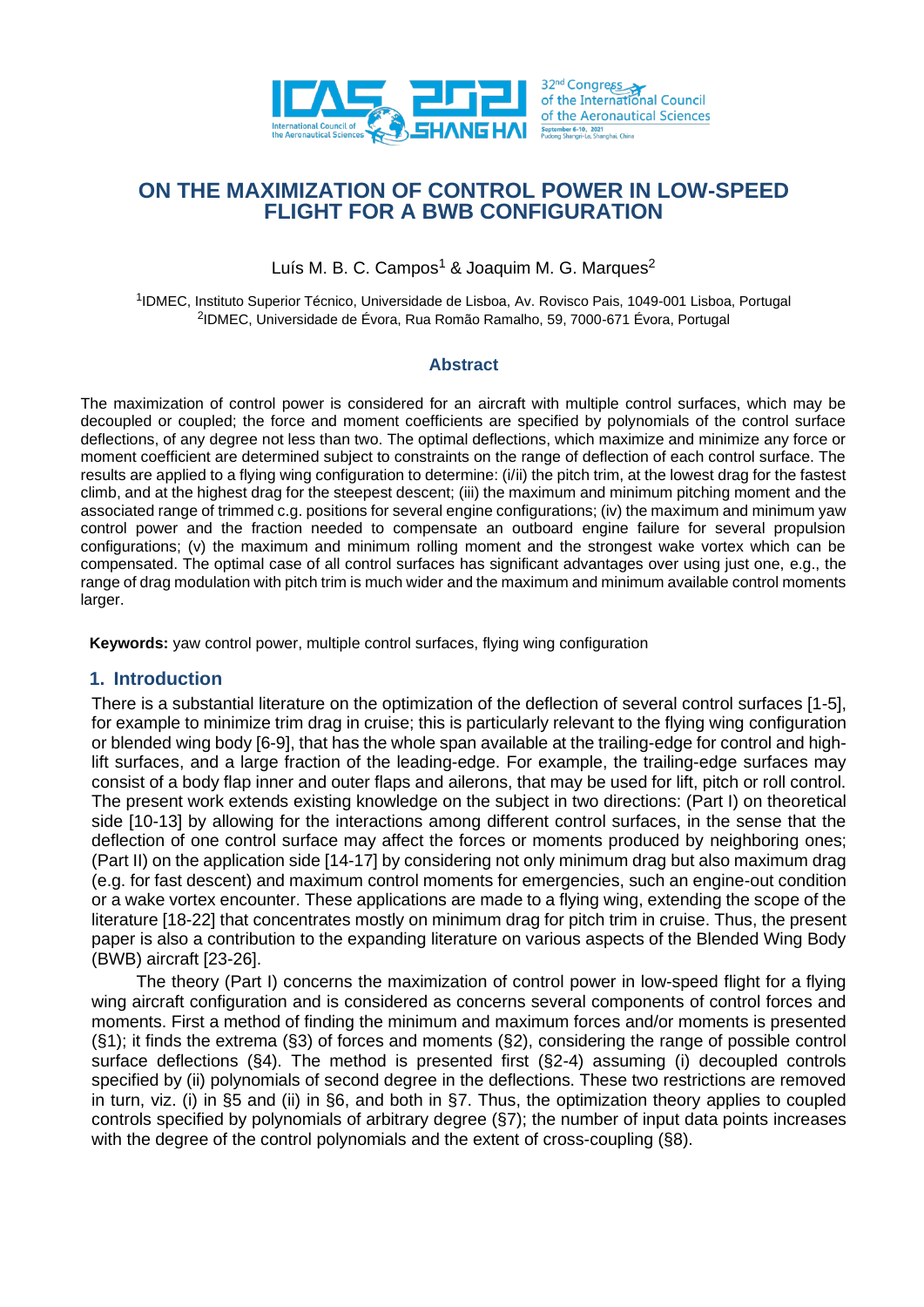The theory (Part I) is applied to a flying wing aircraft configuration (Part II) with five control surfaces: a body flap, wing inner, middle and outer flaps, and rudders. A baseline low speed straight and level steady flight condition (§9) is considered in several situations: (i) the minimum drag decrease (10%) to achieve pitch trim with highest climb rate after take-off (§10); (ii) maximum drag (§11) increase (135%) with constant lift and pitch trim to achieve the steepest descent to land; (ii) the maximum and minimum pitching moment (§12); (iv) this has implications on the c.g. range for several aircraft configurations with engines overwing or underwing relative to the aircraft datum as concerns pitchdown or pitch-up (§13); (v) the maximum and minimum yawing moment (§14); (vi) the implications for the worst case of outboard engine failure (§15); (vii) the maximum and minimum rolling moment (§16); (viii) the implications as concerns the maximum difference in vertical velocity at the wing tips which can be compensated in a wake vortex encounter (§17). The conclusion (§18) summarizes the low-speed control capabilities which result from the optimization method.

## **PART I – OPTIMIZATION OF HIGH-ORDER INTERDEPENDENT CONTROLS**

Considering an aircraft with multiple control surfaces, the choice of deflections which maximize and minimize any force or moment is considered (§2) first under two assumptions: (a) the controls are independent or decoupled; (b) the control forces and moments are specified by quadratic functions of the deflections. Using these assumptions (a, b) leads to the simplest application of the method to find the extrema (maxima and minima) of the control forces and moments (§3), whether they lie inside the interval of possible deflections or at the limit deflections (§4). The method is then extended to the case of coupled or interdependent controls (§5) and to the case of control forces and moments specified by a polynomial or arbitrary degree of the deflections (§6), thus removing one at a time of the two restrictions (a) and (b) above; both restrictions can be removed in the general case of coupled controls specified by high-order polynomials (§7), which requires more aerodynamic data (§8).

## **2. Forces and moments due to multiple control surfaces**

The forces and moments along the three axes are denoted (1b) by  $C_{\alpha}$  with the index  $\alpha$  running (1a)<br>from one to six:<br> $\alpha = 1, 2, ..., 6$ :<br> $C_{\alpha} = \{X, Y, Z, L, M, N\}$ ; (1a,b) from one to six:

 $C_{\alpha} = \{X, Y, Z, L, M, N\};$  (1a,b)  $\alpha = 1, 2, ..., 6:$ <br> *i* e index *i* numbers the *N* control surfaces.<br> *i* = 1, ..., *N* = 5: *i* = {body flap,inner flap,middle flap,outer flap,rudder};

the index *i* numbers the *N* control surfaces.

 $(2a,b)$ 

The forces and moments due to the deflection  $\delta_{j}$  of a surface are assumed to: (a) depend only on  $2 \times 10^{-2}$ 

the deflection of that surface; (b) to be specified by a polynomial of the second degree:  
\n
$$
C_{\alpha}(\delta_i) = C_{\alpha 0} + a_{\alpha i} \delta_i + b_{\alpha i} (\delta_i)^2,
$$
\n(3)  
\n
$$
C_{\alpha 0} = C_{\alpha}(\delta_i = 0),
$$
\n
$$
a_{\alpha i} = \frac{dC_{\alpha i}}{d\delta_i},
$$
\n
$$
2b_{\alpha i} = \frac{d^2 C_{\alpha i}}{d\delta_i^2},
$$
\n(4a-c)

which involves: (i) the static coefficient (4a); (ii) the control slope (4b); (iii) the control curvature (4c). The assumptions (a) and (b) will be removed in the sequel (§4-6), first one at a time, and then the two together (§7). The presentation of the method of maximization of control power is made first under

the assumptions (a) and (b). The control effect for the surface j is the deviation from the static value.  
\n
$$
\Delta C_{ai}(\delta_i) = C_{ai}(\delta_i) - C_{a0} = a_{ai}\delta_i + b_{ai}(\delta_i)^2.
$$
\n(5)

The sum over all control surfaces of (3)/(5) specifies:  
\n
$$
C_{\alpha} = \sum_{i=1}^{N} C_{\alpha i} = C_{\alpha 0} + \sum_{i=1}^{N} \left[ a_{\alpha i} \delta_{i} + b_{\alpha i} (\delta_{i})^{2} \right],
$$
\n
$$
\Delta C_{\alpha} = \sum_{i=1}^{N} \Delta C_{\alpha i} = \sum_{i=1}^{N} \left[ a_{\alpha i} \delta_{i} + b_{\alpha i} (\delta_{i})^{2} \right],
$$
\n(7)

the total force/moment (6) and the total control effect (7).

## **3. Extrema (maximum and minimum) of forces and moments**

The extremum of a force or moment is obtained for the deflection which leads to a zero derivative (8a):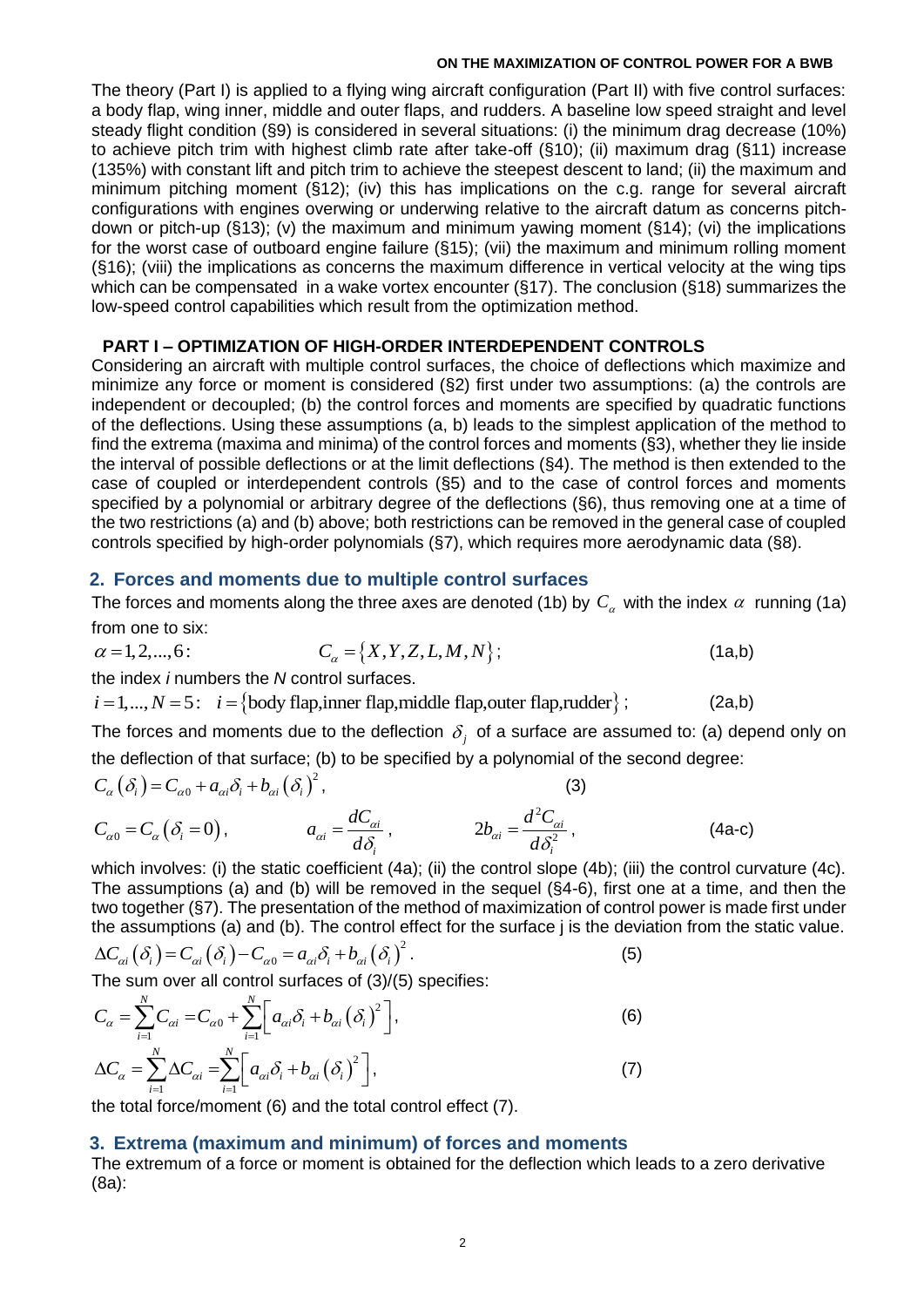On the maximum ZATION OF C

\n
$$
0 = \frac{dC_{ai}}{d\delta_i} = a_{ai} + 2b_{ai}\overline{\delta_i}, \quad \overline{\delta_i} = -\frac{a_{ai}}{2b_{ai}}.
$$
\n(8a,b)

In the case of quadratic control polynomial (3) there is only one extremum (8b). If the second-order derivative is positive/negative the extremum is a minimum/maximum:

In the case of quadratic control polynomial (3) there is only one extremur  
derivative is positive/negative the extremum is a minimum/maximum:  

$$
\frac{d^2C_{\alpha i}}{d\delta_i^2} = 2b_{\alpha i} = \begin{cases} > 0 & \text{implies } \overline{\delta_i} \text{ is minimum of } C_{\alpha i}, \\ < 0 & \text{implies } \overline{\delta_i} \text{ is maximum of } C_{\alpha i}. \end{cases}
$$
(9a,b)  
The value of the extremum is:

$$
-2b_{\alpha i} - 2c_{\alpha i} = 0 \quad \text{(3a, b)}
$$
\nUse of the extremum is:

\n
$$
\overline{C}_{\alpha i} = C_{\alpha i} \left( \overline{\delta}_i \right) = C_{\alpha 0} + a_{\alpha i} \overline{\delta}_i + b_{\alpha i} \left( \overline{\delta}_i \right)^2 = C_{\alpha 0} + a_{\alpha i} \left( -\frac{a_{\alpha i}}{2b_{\alpha i}} \right) + b_{\alpha i} \left( -\frac{a_{\alpha i}}{2b_{\alpha i}} \right)^2, \quad (10)
$$
\nsimplifies to (11b).

which simplifies to (11b):

$$
\delta_{i_{\min}} \leq \overline{\delta}_i \leq \delta_{i_{\max}}: \qquad \qquad \overline{C}_{\alpha i} \equiv C_{\alpha 0} - \frac{\left(a_{\alpha i}\right)^2}{2b_{\alpha i}}.
$$
\n(11a,b)

This extremum (11b) is achievable only if the value (8b) lies within the limits of deflection of the control surface (11a). If not, then the extremum lies at one of the deflection limits, as detailed next.

#### **4. Extrema in the deflection range or at the limits**

Consider first that a maximum of  $C_{ai}$  is sought. It will occur in the range of deflection if (9b,11a) are<br>  $\delta_{i_{min}} \le \bar{\delta}_i = -\frac{a_{ai}}{2b_{ai}} \le \delta_{i_{max}}; b_{ai} < 0:$   $C_{\alpha i_{max}} = C_{ai} (\bar{\delta}_i) = C_{\alpha 0} - \frac{(a_{ai})^2}{2b_{ai}}.$  (12a-c) met:

Consider first that a maximum of 
$$
C_{ai}
$$
 is sought. It will occur in the large of acceleration in the  
\n
$$
\delta_{i_{min}} \leq \overline{\delta}_i = -\frac{a_{ai}}{2b_{ai}} \leq \delta_{i_{max}}; \quad b_{ai} < 0: \quad C_{ai_{max}} = C_{ai} \left( \overline{\delta}_i \right) = C_{a0} - \frac{\left( a_{ai} \right)^2}{2b_{ai}}.
$$
\n(12a-c)

If (12a) is not met the maximum (12c) is not achievable, because it lies outside the deflection range; if (12b) is not met there is no maximum, and there is a minimum instead. In both cases the maximum

will be at one of the extreme deflections. If the extreme deflections are symmetric (13a):  
\n
$$
\delta_{i_{min}} = -\delta_{i_{max}}:
$$
\n
$$
C_{\alpha i_{max}} = \begin{cases} C_{\alpha i} \left( \delta_{i_{max}} \right) & \text{if } a_{\alpha i} > 0, \\ C_{\alpha i} \left( \delta_{i_{min}} \right) & \text{if } a_{\alpha i} < 0, \end{cases}
$$
\n(13a,b)

the maximum will be at: (i) the largest deflection (13a) for positive slope; (ii) the lowest deflection (13b) for negative slope. The reason is that symmetric deflection (14a) implies (14b).

$$
\delta_{i_{\min}} = -\delta_{i_{\max}}:
$$
\n
$$
b_{\alpha i} \left( \delta_{i_{\min}} \right)^2 = b_{\alpha i} \left( \delta_{i_{\max}} \right)^2,\tag{15a,b}
$$

and thus:

$$
\mathbf{s}:\n\qquad\nC_{\alpha i}\left(\delta_{i_{\text{max}}}\right) - C_{\alpha i}\left(\delta_{i_{\text{min}}}\right) = a_{\alpha i}\left(\delta_{i_{\text{min}}}-\delta_{i_{\text{max}}}\right).
$$
\n(15c)

Thus, the maximum is at  $\delta_{i_{\max}}$  if  $a_{\alpha i} > 0$  and at  $\delta_{i_{\min}}$  if  $a_{\alpha i} < 0$ .

In the case a minimum is sought the same reasonings apply. The minimum lies within the range of deflection if  $(9a)=(16a)$  and  $(11a)=(16b)$  are met, and then takes the value  $(11b)=(16c)$ : Thus, the maximum is at  $o_{i_{\text{max}}}$  if  $a_{\alpha i} > 0$  and at  $o_{i_{\text{min}}}$  if  $a_{\alpha i} < 0$ .<br>
In the case a minimum is sought the same reasonings apply. The minimum lies wit<br>
of deflection if (9a)=(16a) and (11a)=(16b) are met,

$$
\delta_{i_{\min}} \leq \overline{\delta_i} = -a_{\alpha i} / 2b_{\alpha i} < \delta_{i_{\max}}, \quad b_{\alpha i} > 0: \quad C_{\alpha i_{\min}} = C_{\alpha i} (\overline{\delta_i}) = C_{\alpha 0} - (a_{\alpha i})^2 / 2b_{\alpha i}. \tag{16a-c}
$$

 $\epsilon$ 

If one of the conditions (16a,b) is not met the minimum is at an extreme of the range of deflection. In the case of symmetric maximum deflections, the minimum is: (i) at the lowest deflection (17a) for

positive slope; (ii) at the largest deflection (17b) for negative slope:  
\n
$$
\delta_{i_{min}} = -\delta_{i_{max}}:
$$
\n
$$
C_{\alpha i_{min}} = \begin{cases} C_{\alpha i} (\delta_{i_{min}}) & \text{if } a_{\alpha i} > 0, \\ C_{\alpha i} (\delta_{i_{max}}) & \text{if } a_{\alpha i} < 0; \end{cases}
$$
\n(17a,b)

these conclusions follow from (15a-c) mutatis mutandis.

#### **5. Effect of mutual interaction between controls**

In the preceding analysis it was assumed that the deflection of one control surface does not create forces or moments upon the others; the assumption of independent or decoupled controls implies that the global extremum (maximum or minimum) is the sum of the extrema (maximum or minimum)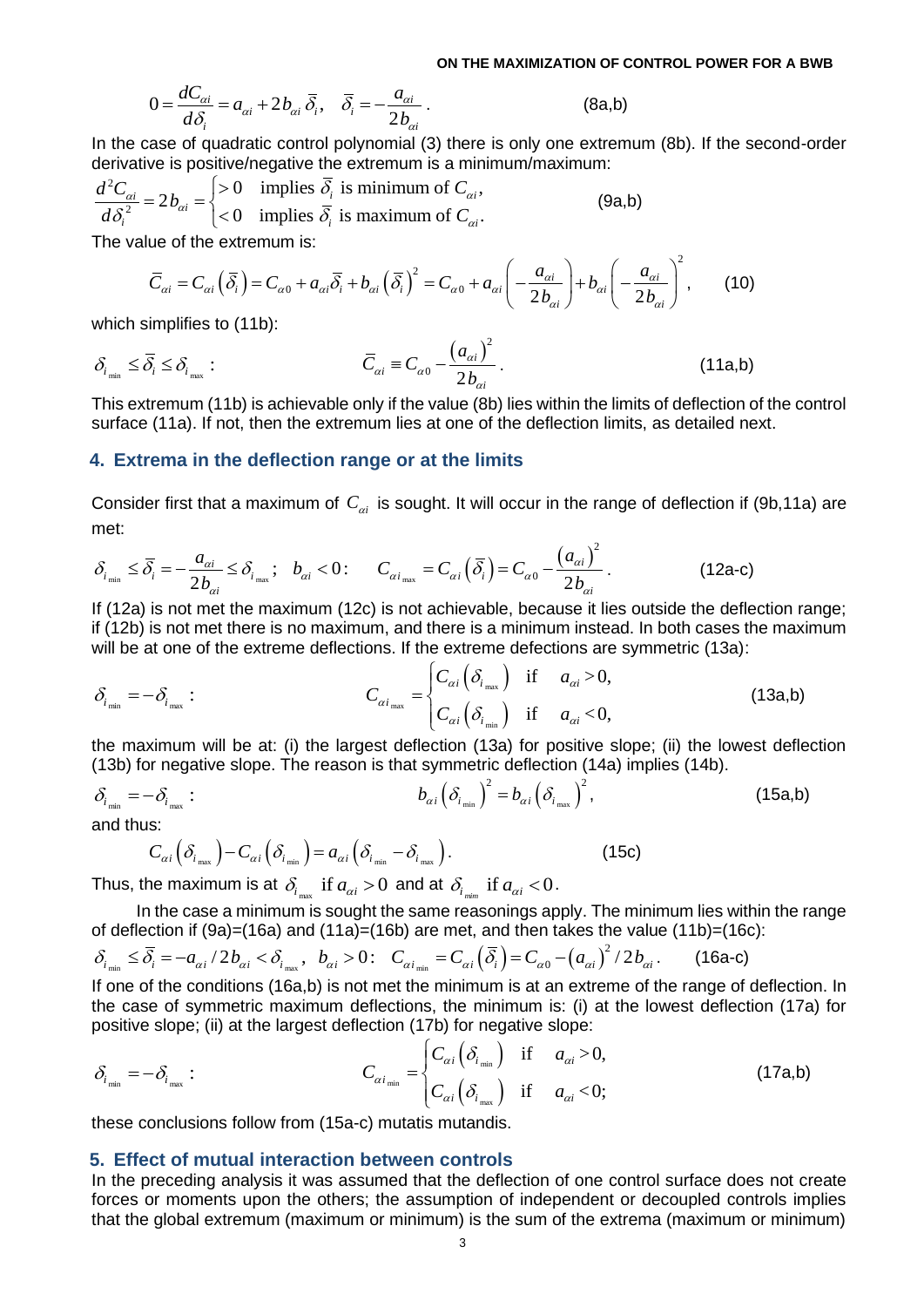for each control surface:<br>
<sup>N</sup> N N N N N

$$
\text{control surface:} \nC_{\alpha} = \sum_{i=1}^{N} C_{\alpha i} = C_{\alpha 0} + \sum_{i=1}^{N} \left[ a_{\alpha i} \overline{\delta}_{i} + b_{\alpha i} \left( \overline{\delta}_{i} \right)^{2} \right], \n\tag{18}
$$

where the optimal deflections for each control surface are determined separately for each of them. If all deflections were maxima (19a) within the range of deflection (19b) the maximum force/moment would be (19c):

$$
b_{ai} < 0, \quad \delta_{i_{min}} \le \overline{\delta}_i = a_{ai} / 2b_{ai} \le \delta_{i_{max}}: \qquad C_{a_{max}} = C_{a0} - \sum_{i=1}^{N} (a_{ai})^2 / 2b_{ai}. \tag{19a-c}
$$

If some  $\delta_i$  are not maxima or lie outside the range of possible deflections, then the corresponding terms in (19c) must be substituted as in (13a,b). Likewise for a minimum.

In the case of interdependent or coupled controls, the force and moment on one surface are

affected at most by the deflections of all others:  
\n
$$
C_{\alpha i} = C_{\alpha i0} + \sum_{i=1}^{N} a_{\alpha ij} \delta_j + \sum_{j,k=1}^{N} b_{\alpha i j k} \delta_j \delta_k ,
$$
\n(20)

assuming still a polynomial of second degree: (i) the static values are unchanged (4a); (ii) the slopes are specified by a matrix (21a) indicating the effect of the deflection of control surface  $\,\delta_{_j}$  on the forces

and moments on control surface 
$$
C_{ai}
$$
:  
\n
$$
a_{aij} = \frac{\partial C_{ai}}{\partial \delta_j}; \qquad 2b_{aijk} = \frac{\partial^2 C_{ai}}{\partial \delta_j \partial \delta_k}; \qquad (21a,b)
$$

(iii) the curvatures (21b) involve a multiplicity with three indices.

e curvatures (21b) involve a multiplicity with three indices.  
The extremum cannot be found separately for each surface, but only for all together:  

$$
0 = dC_{\alpha} = \sum_{i=1}^{N} dC_{\alpha i} = \sum_{i,j=1}^{N} d\delta_{j} \left( a_{\alpha ij} + 2 \sum_{k=1}^{N} b_{\alpha i j k} \overline{\delta}_{k} \right),
$$
(22)

 $\alpha^2 \alpha$   $\alpha^2 \alpha$ 

where the multiplicity of slopes is symmetric in the last two indices (23a)  
\n
$$
b_{aijk} = b_{aikj} \qquad \frac{\partial^2 C_{ai}}{\partial \delta_j \partial \delta_k} = \frac{\partial^2 C_{ai}}{\partial \delta_k \partial \delta_j},
$$
\n(23a,b)

on account of (21b). The deflections for the extrema are given by (23)

$$
\overline{\delta}_{i,\alpha} = -\frac{1}{2} \sum_{j,k=1}^{N} a_{\alpha ij} \left( b_{\alpha i j k} \right)^{-1}, \tag{23c}
$$

where  $(b_{aijk})^{-1}$  is the inverse matrix of  $b_{aijk}$  with regard to  $jk$ . The extremum will be a maximum/minimum if the two-dimensional differential form is positive/negative:<br>  $d^2C_{\alpha} = \sum_{i=1}^{N} d^2C_{\alpha i} = \sum_{i,j,k=1}^{N} \left( \frac{\$ inverse matrix of  $b_{aijk}$  with regard<br>le two-dimensional differential form is p<br> $\left(\frac{\partial^2 C_{ai}}{\partial s^2}\right)d\delta_i d\delta_j = 2\sum_{i=1}^N b_{aiik}d\delta_i d\delta_k$ 

where 
$$
(b_{aijk})^{-1}
$$
 is the inverse matrix of  $b_{aijk}$  with regard to  $jk$ . The extremum maximum/minimum if the two-dimensional differential form is positive/negative:  
\n
$$
d^2C_{\alpha} = \sum_{i=1}^{N} d^2C_{\alpha i} = \sum_{i,j,k=1}^{N} \left( \frac{\partial^2 C_{\alpha i}}{\partial \delta_i \partial \delta_j} \right) d\delta_i d\delta_j = 2 \sum_{i,j,k=1}^{N} b_{aijk} d\delta_j d\delta_k \begin{cases} > 0 & \text{minimum,} \\ < 0 & \text{maximum,} \end{cases}
$$
 (24a,b)

this is equivalent to the matrix  $b_{\scriptscriptstyle{aijk}}$  being positive/negative definite in  $\big(j,k\big)$  for every  $i$  , i.e., having all eigenvalues real and positive (negative):

$$
b_{\text{aijk}} = \begin{cases} \text{is positive-definite implies } \overline{\delta_i} \text{ is local minimum,} \\ \text{is negative-definite implies } \overline{\delta_i} \text{ is local maximum.} \end{cases} \tag{25a,b}
$$

If these conditions [(24a) or (24b)] are not all met for some  $(i, \alpha)$  or the values (23) lie outside the range of possible deflections, the maximum/minimum occur at the extreme deflections. The case of coupled controls (20) reduces to independent controls (3) when for each  $\alpha$  the matrix  $a_{\alpha ij}$  and multiplicity  $b_{\scriptscriptstyle{\alpha i j k}}$  are replaced by two vectors  $(a_{\scriptscriptstyle{\alpha i}},b_{\scriptscriptstyle{\alpha i}})$ .

### **6. Controls specified by polynomials of high degree**

Next the assumption of decoupled controls is retained, but the control forces and moments are not restricted to polynomials of degree two in (3); polynomials of any degree *M* are considered: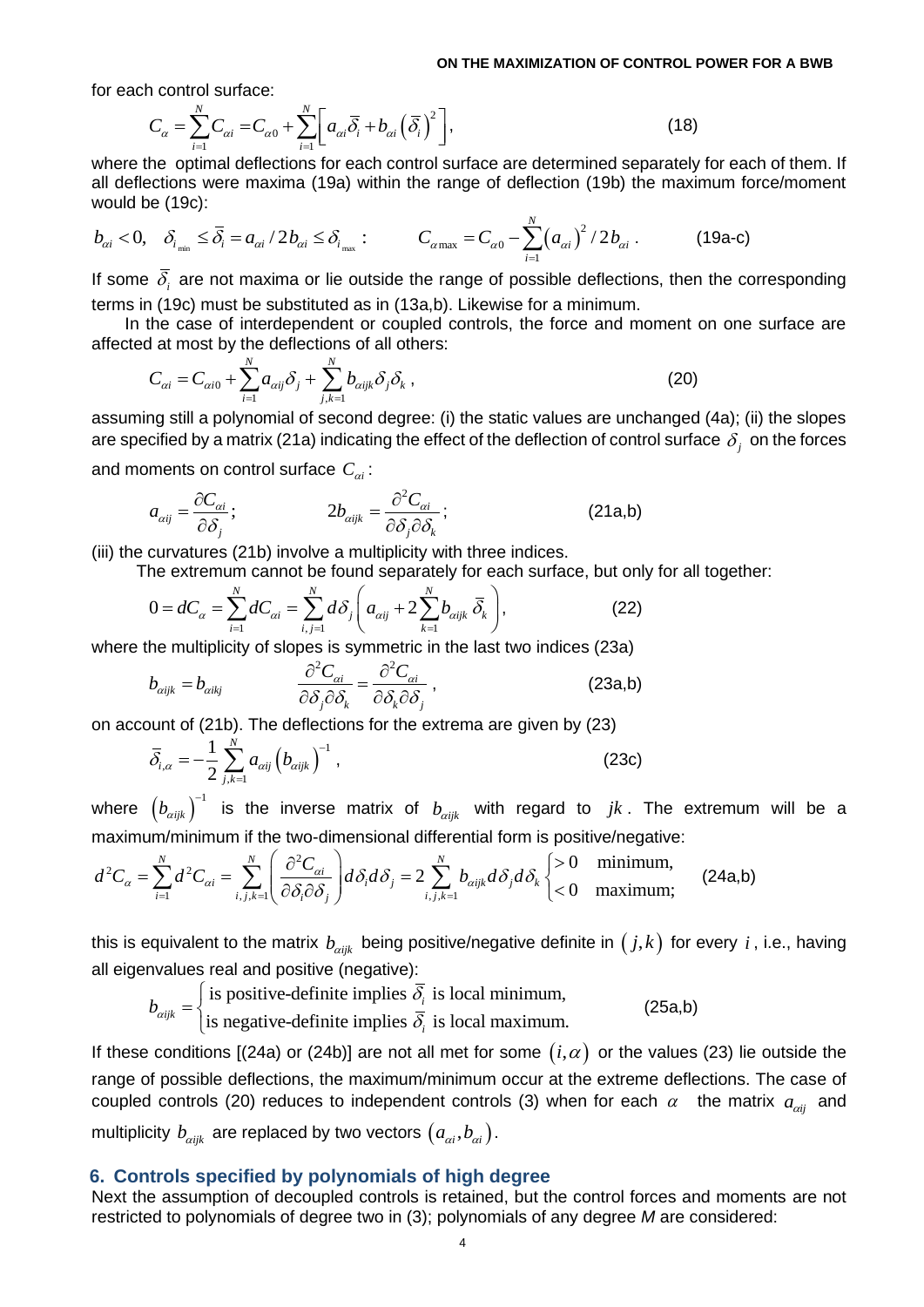$$
C_{\alpha i} = \sum_{m=1}^{M} A_{\alpha i}^{(m)} (\delta_i)^m ,
$$
 (26)

where: (i) the static values (27a), slopes (27b) and curvatures (27c) are retained:

where: (i) the static values (27a), slopes (27b) and curvatures (27c) are retained:  
\n
$$
A_{\alpha i}^{(0)} \equiv C_{\alpha i} (0) \equiv C_{\alpha 0}, \quad A_{\alpha i}^{(1)} = \frac{dC_{\alpha i}}{d\delta_i} \equiv a_{\alpha i}, \quad 2 A_{\alpha i}^{(2)} = \frac{d^2 C_{\alpha i}}{d\delta_i^2} \equiv 2 b_{\alpha i}, \quad m! A_{\alpha i}^{(m)} \equiv \frac{d^m C_{\alpha i}}{d\delta_i^m}, \quad (27a-d)
$$
\nand derivatives of order *m* up to *M* are added. The extremum can be obtained independently for each

decoupled surface. The total extremum is the sum of partial extrema. Thus, only partial extrema need to be considered. The extremum corresponds to the vanishing of the derivative of a polynomial:

$$
0 = \frac{dC_{\alpha i}}{d\delta_i} = \sum_{m=1}^{M} A_{\alpha i}^{(m)} m \left(\overline{\delta}_i\right)^{m-1}.
$$
 (28)

In the case of second-degree (8a) there was only one root (8b), whereas in the case of degree *M* there are *M-1* roots. Of these roots, those with positive/negative second-order derivative can be local minima/maxima:<br>  $\frac{d^2 C_{\alpha i}}{d \bar{\delta}_i^2} = \sum_{m=2}^M A_{\alpha i}^{(m)} m(m-1) (\bar{\delta}_i)^{m-2} \begin{cases} > 0 & \text{implies } \bar{\delta}_i \text{ is local minimum,} \\ < 0 & \text{implies$ minima/maxima:

a/maxima:  
\n
$$
\frac{d^2 C_{\alpha i}}{d\bar{\delta}_i^2} = \sum_{m=2}^M A_{\alpha i}^{(m)} m(m-1) (\bar{\delta}_i)^{m-2} \begin{cases} > 0 & \text{implies } \bar{\delta}_i \text{ is local minimum,} \\ < 0 & \text{implies } \bar{\delta}_i \text{ is local maximum;} \end{cases}
$$
\n(29a,b)

if there are several local minima/maxima then the lowest/highest is chosen as the overall minimum/maximum.

It may happen that the second order derivative vanishes, and some higher-order derivatives vanish also. Not all derivatives up to order *M* can vanish otherwise the polynomial would reduce to a constant. Suppose that the first derivative which does not vanish at  $\delta_i$  is of order *s*; if s is odd the  $\delta_i$ *i M* can vanish otherwise the polynomial is which does not vanish at  $\overline{\delta}_i$  is of order *s* minimum (30a):<br>is odd implies  $\overline{\delta}_i$  is an inflexion-point, constant. Suppose that the first derivative which constant. Suppose that the first derivative which c<br>is an inflexion point, not a maximum or a minimur<br> $C_{\alpha i} \cdot (\overline{\delta_i}) = ... = C_{\alpha i}^{(s-1)} (\overline{\delta_i}) = 0 \neq C_{\alpha i}^{(s)} (\overline{\delta_i}) \begin{cases} s \text$ 

constant. Suppose that the first derivative which does not vanish at 
$$
\delta_i
$$
 is of order s; it is is  
is an inflexion point, not a maximum or a minimum (30a):  

$$
C_{ai}(\overline{\delta_i}) = ... = C_{ai}^{(s-1)}(\overline{\delta_i}) = 0 \neq C_{ai}^{(s)}(\overline{\delta_i}) \begin{cases} s \text{ is odd} & \text{implies } \overline{\delta_i} \text{ is an inflexion-point,} \\ s \text{ is even} & \text{implies } \overline{\delta_i} \text{ is an extremum;} \end{cases}
$$
(30a-b)

if  $s$  is even then  $\delta_{_i}$  is an extremum and the sign decides if it is a maximum or minimum.

( ) ( ) ( ) ( ) ( ) 2 1 2 0 implies is local minimum, ... 0 0 implies is local maximum. *s s <sup>i</sup> i i i i i i i C C C* = = = <sup>−</sup> (31a-b)

All local maxima/minima, arising at second-order derivative (29a,b) or at any derivative s of higher

even order (31a,b) are considered for the overall maximum and minimum:  
\n
$$
C_{\alpha i \max} = \sup \{ C_{\alpha i} \left( \overline{\delta}_i \right) \} \ge \inf \{ C_{\alpha i} \left( \overline{\delta}_i \right) \} = C_{\alpha i \min}.
$$
\n(32)

If the deflection  $\delta_i$  lies outside the range of possible deflections, then the corresponding extremum is at one of the deflection limits. The extrema for each decoupled control specify by addition the overall extrema.

## **7. High order polynomials together with coupled controls**

The optimization method applies most simply (§2-4) to decoupled controls specified by second-order polynomials. These two restrictions were relaxed to allow either coupled controls (§5) or high-order polynomials (§6). Next both constraints are removed, so that the controls can be coupled and specified by polynomials of any degree. If the highest degree is M, all polynomials can be written, possibly with some zero coef possibly with some zero coefficients, in the form:

specified by polynomials of any degree. If the highest degree is M, all polynomials can be written,  
possibly with some zero coefficients, in the form:  

$$
C_{\alpha i} = A_{\alpha i} + \sum_{j=1}^{N} A_{\alpha i} \delta_i + \sum_{j,k=1}^{N} A_{\alpha i k} \delta_i \delta_k + ... = \sum_{m=0}^{M} \sum_{j_1, \dots, j_m=1}^{N} A_{\alpha i j_1 \dots j_m} \delta_{j_1 \dots \hat{N}_{j_m}}.
$$
(33)

where: (i) the static values (4a) are unchanged; (ii) the slopes (34a) and curvatures (34b) are as before in the coupled case (21a,b).  
\n
$$
a_{\alpha ij} = \frac{\partial C_{\alpha i}}{\partial \delta_j} = A_{\alpha ij}, \qquad 2b_{\alpha i j k} = \frac{\partial^2 C_{\alpha i}}{\partial \delta_j \partial \delta_k} = 2A_{\alpha i j k}, \qquad \frac{\partial^m C_{\alpha i}}{\partial \delta_{j_1} ... \partial \delta_{j_m}} = m! A_{\alpha i j_1 ... j_m}; \text{ (34a-c)}
$$

(iii) the higher-order derivatives (34c) may all be designated by the same letter A and distinguished by the number of indices  $\left(\, j_1,...,\,j_m\right)$  for  $\,0\,{\leq}\,m\,{\leq}\,M$  .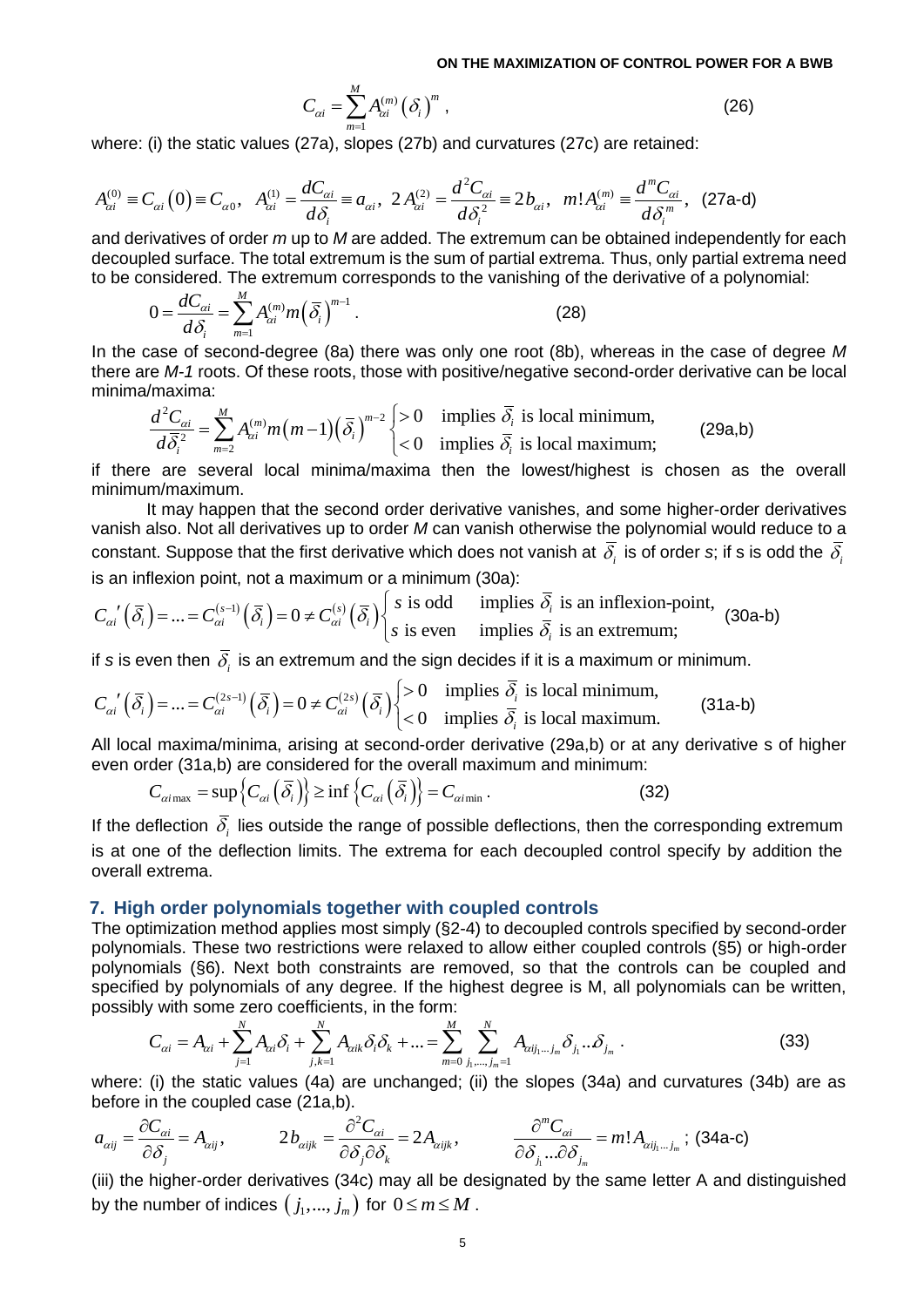**IDENTIFY and SET UP: IDENTIFY and SET UP:** 
$$
0 = d_0 = d_0 = \sum_{i=1}^{N} d_0 = \sum_{m=1}^{N} m \sum_{i=1}^{N} \sum_{j_1, \ldots, j_m=1}^{N} A_{\alpha i j_1 \ldots j_m} \overline{\delta}_{j_1} \ldots \overline{\delta}_{j_m} d_0 \delta_{j_1}
$$
; (35)

 $\frac{N}{N}$  *N*  $\frac{N}{N}$  ( )  $\sum_{k=1}^{N} \frac{N}{k}$ 

the roots of (35) specify the extrema. If the second variation is positive/negative the extremum is a minimum/maximum  
\n
$$
d^{2}C_{\alpha} = \sum_{i=1}^{N} d^{2}C_{\alpha i} = \sum_{m=1}^{M} m(m-1) \sum_{i=1}^{N} \sum_{j_{1},...,j_{m}=1}^{N} A_{\alpha i j_{1}...j_{m}} \overline{\delta}_{j_{1}} ... \overline{\delta}_{j_{m}} d \delta_{j_{1}} d \delta_{j_{2}}
$$
\n
$$
\begin{cases}\n>0 & \text{implies } \overline{\delta}_{i} \text{ is local minimum,} \\
<0 & \text{implies } \overline{\delta}_{i} \text{ is local maximum;}\n\end{cases}
$$
\n(36a-c)

*i*  $\delta$  $\bigg\}$ 

this is equivalent to stating that the matrix (37a) is positive/negative definite, i.e. as all eigenvalues<br>
real and positive (negative)<br>  $X_{j_1j_2} = \sum_{m=2}^{M} m(m-1) \sum_{i=1}^{N} \sum_{j_1,\dots,j_m=1}^{N} A_{\alpha i j_1 \dots j_m} \overline{\delta}_{j_3} \dots \overline{\delta}_{$ real and positive (negative)<br>
<u>M</u><br>
(

d positive (negative)  
\n
$$
X_{j_1j_2} = \sum_{m=2}^{M} m(m-1) \sum_{i=1}^{N} \sum_{j_1,\dots,j_m=1}^{N} A_{\alpha i j_1 \dots j_m} \overline{\delta}_{j_3} \dots \overline{\delta}_{j_m}
$$

positive-definite implies local minimum, negative-definite implies local maximum.

(37a-c)

 $\overline{\mathcal{L}}$ The matrix (37a) is may not be definite, e.g. it may be indefinite, positive or negative semi-definite, i.e. have eigenvalues with opposite signs, or some zero eigenvalues, in this case  $\delta_i$  is not an extremum. If all eigenvalues of (37a) are zero, then it is necessary to proceed to higher order to know if  $\delta_i$  is an extremum.

If the differential form (38a) of lowest order which does not vanish is of odd order (38b) then

$$
\overline{\delta_i} \text{ is an inflexion, not an extremum:}
$$
\n
$$
dC_{\alpha i}(\overline{\delta_i}) = \dots = d^{(s-1)}C_{\alpha i}(\overline{\delta_i}) = 0 \neq d^{(s)}C_{\alpha i}(\overline{\delta_i}) = X
$$
\n
$$
\begin{cases}\ns \text{ is odd} & \text{implies } \overline{\delta_i} \text{ is inflexion point,} \\
s \text{ is even} & \begin{cases}\n>0 & \text{implies } \overline{\delta_i} \text{ is local minimum,} \\
< 0 & \text{implies } \overline{\delta_i} \text{ is local maximum;}\n\end{cases}\n\end{cases}\n\tag{38a-d}
$$

if the first non-vanishing differential is of even order then  $\delta_i$  is an extremum (38c,d) viz. a local minimum/maximum if it is always positive/negative. If X does not have a fixed sign, then  $\,\delta_{_{i}}\,$  is not an extremum. If the value  $\delta_i$  lies outside the range of possible deflections, then the extremum is at one of the extreme deflections. The set of values  $\delta_i$  is then used to calculate the overall maximum and minimum in (33).

#### **8. Data points for coupled/uncoupled**

The number of data points needed is lowest (6) for the three forces and moments (total 6), for N decoupled control surfaces  $(6 \times N)$ , for second-degree polynomials with 3 coefficients each:

$$
Q_0 = 6 \times N \times 3 = 18N. \tag{39}
$$

If the controls remain decoupled but the polynomials are (26) of degree M, the 3 coefficients are

replaced by M+1, and the number of data points need is:  
\n
$$
Q_1 = 6 \times N \times (M+1) = 6N(M+1);
$$
 (40)

this reduces to (39) for M=2. In the case (20) of a polynomial of degree M=2 and N coupled controls, there are 6N static values,  $6N^2$  first-order derivatives and  $6N^3$  second-order derivatives; the latter

are symmetric (23a), reducing their number to 
$$
6N^2 (N+1)/2
$$
 in:  
\n
$$
M = 2: \qquad Q_3 = 6[N + N^2 + N^2 (N+1)/2] = 3(2N + 3N^2 + N^3).
$$
\n(41)

In the general case (33) of polynomials of degree *M* and *N* coupled controls for each force and moment there is one static value,  $N^2$  slopes,  $N^2(N+1)/2$  curvatures and  $m$ =1,2,...: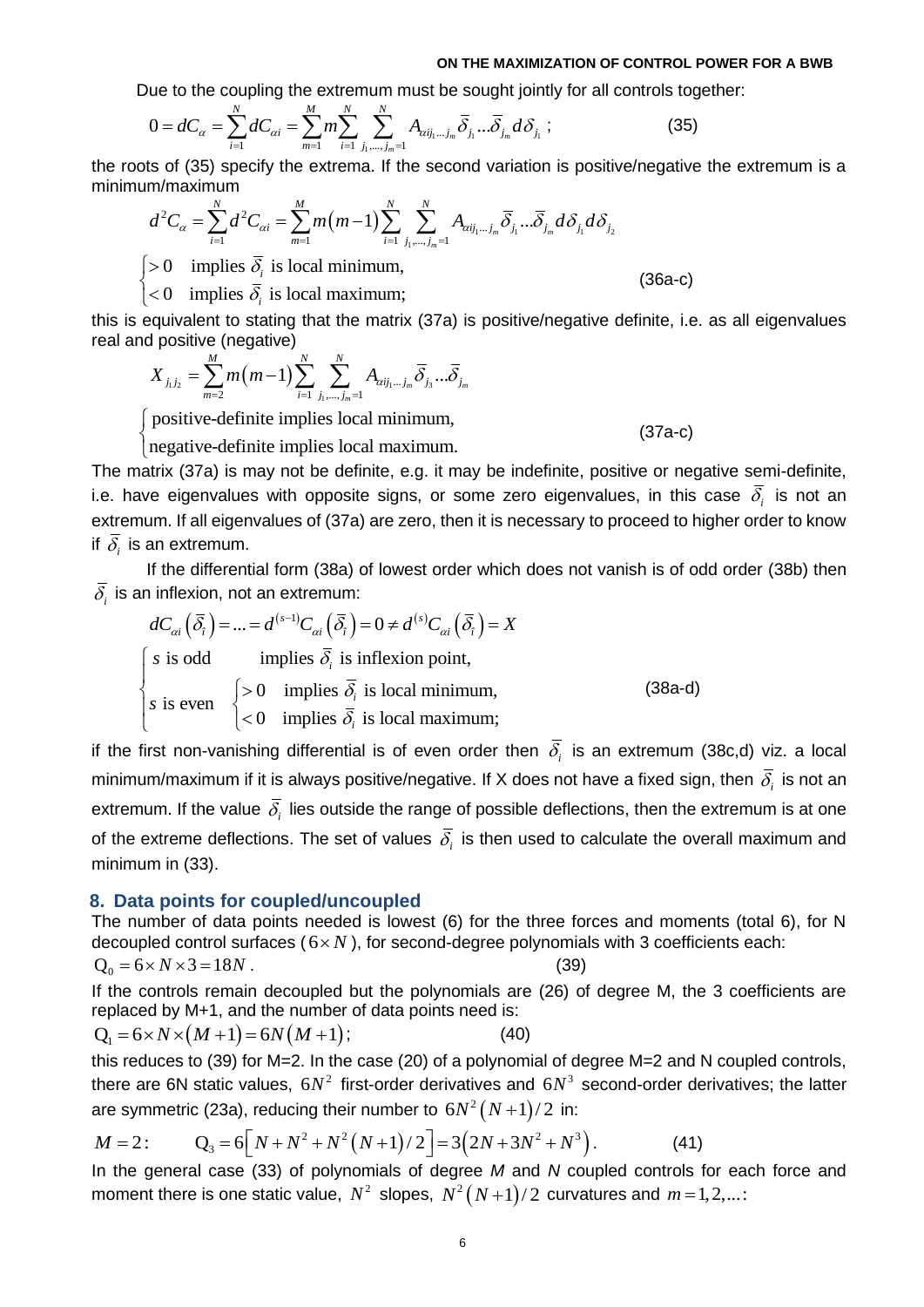ON THE MAXIMIZATION OF CO  
\n
$$
N\binom{N+m-1}{m} = (N+m-1)!N/\big[m!(N-1)!\big]
$$
\n
$$
= N^2 (N+1)(N+2)...(N+m-1)/m!, \qquad (42a)
$$

coefficients of order *m* that are symmetric in all indices; the total number of data points is:

$$
= N^2 (N+1)(N+2)...(N+m-1)/m!,
$$
\n(42a)  
\ncoefficients of order *m* that are symmetric in all indices; the total number of data points is:  
\n
$$
Q_3 = 6N \{1 + N + N(N+1)/2 + ... + N...(N+M-1)/M!\} = 6N \{1 + \sum_{m=1}^{M} {N+m-1 \choose m}\}.
$$
\n(42b)  
\nFor polynomials of second degree the number of data points (42b) agrees with (41), and it

For polynomials of second degree the number of data points (42b) agrees with (41), and it increases for polynomials of third degree to:  $Q_3 = 6N \{1 + N + N(N+1)/2 + ... + N ... (N + M - 1)/M! \} = 6N \{1 + \sum_{m=1}^N \binom{m}{m} \}$ . (420)<br>For polynomials of second degree the number of data points (42b) agrees with (41), and it increas<br>for polynomials of third degree to:<br>M=3:  $Q_4 = 6N \$ 

M=3: 
$$
Q_4 = 6N[1 + N + N(N+1)/2 + N(N+1)(N+2)/6] = 6N + 11N^2 + 6N^3 + N^4
$$
. (43)

As can be seen in the TABLE I the number of data points needed increases rapidly with the degree of the polynomial, more so in the coupled case.

The interaction between control surfaces farther apart would be weaker and could be neglected to reduce the number of data points needed. Suppose that there are N control surfaces each interacting only with its neighbors: (i) the first and last surfaces have each one neighbor, and thus one coefficient of degree zero, two of degree one  $\big(\delta_1,\delta_2\big)$  , three of degree two  $\big\lfloor\delta_1^{\,2},\delta_2^{\,2},\delta_1\delta_2\big\rfloor$  , four of degree three  $\left[ \left( \delta_{{\rm l}} \right)^3,\left( \delta_{{\rm l}} \right)^3\delta_{{\rm 2}}, \delta_{{\rm l}}\delta_{{\rm 2}}^{\;2},\left( \delta_{{\rm 2}} \right)^3 \right]$ , ar , and  $(m+1)$  of degree  $m$ ; (ii) the  $(N-2)$  control surfaces not at either end have two neighbors, and hence one coefficient of zero degree, three of surfaces not at either end have two heighbors, and hence one coemcient of zero degree, three of first degree  $(\delta_1, \delta_2, \delta_3)$ , six of second degree  $[\delta_1^2, \delta_2^2, \delta_3^2, \delta_1 \delta_2, \delta_1 \delta_3, \delta_2 \delta_3]$  and  $(m+1)(m+2)/2$ coefficients of degree *m*; (iii) these coefficients add for all degrees from 0 to *M*, for each of three components of forces and moments:<br>  $N \ge 2$ :  $Q_2 = 6 \left\{ 2 \sum_{m=0}^{M} (m+1) + (N-2) \sum_{m=0}^{M} (m+1)(m+2)/2 \right\}$ 

components of forces and moments:  
\n
$$
N \ge 2
$$
:  
\n $Q_2 = 6 \left\{ 2 \sum_{m=0}^{M} (m+1) + (N-2) \sum_{m=0}^{M} (m+1)(m+2)/2 \right\}$   
\n $= 6 \left\{ (M+1)(M+2) + 3(N-2) \sum_{m=0}^{M} (m+1)(m+2)/2 \right\}$ . (44)

This is the number of data points in the case of N control surfaces coupled only to the nearest neighbor, and polynomial of degree M. For two control surfaces the number of parameters is: (i) the same for neighboring interactions (44) or all interactions (42b); (ii) larger than for decoupled controls (40):<br>(40):<br> $N =$ same for neighboring interactions (44) or all interactions (42b); (ii) larger than for decoupled controls (40):<br>  $N = 2$ : Q<sub>2</sub> = 6(M +1)(M + 2) =  $12\sum_{m=0}^{M} (m+1) = 12\sum_{m=0}^{M} {m+1 \choose m} = Q_3 > 12(M+1) = Q_1$ . (45) (40): 4) or all interact<br>*M*<br> $\sum (m+1) = 12 \sum^M$ number of data points in the case of N control surfaces coupled only to the<br>nd polynomial of degree M. For two control surfaces the number of parameters<br>ighboring interactions (44) or all interactions (42b); (ii) larger t

same for neighboring interactions (44) or all interactions (42b); (ii) larger than for decouple  
(40):  

$$
N = 2: Q_2 = 6(M+1)(M+2) = 12\sum_{m=0}^{M} (m+1) = 12\sum_{m=0}^{M} {m+1 \choose m} = Q_3 > 12(M+1) = Q_1
$$
. (45)

For more than two control surfaces, the number of parameters for neighboring interaction (44) is: (i)

For more than two control surfaces, the number of parameters for the graphoring interaction  
\nlarger than (40) for decoupled controls; (ii) smaller than (42b) for all controls coupled:  
\n
$$
Q_2 > (M+1)[12+6(N-2)] = 6N(M+1) > Q_1
$$
, (46a)  
\n $N \ge 3$ :  
\n $Q_2 < 6(N-2) \sum_{m=0}^{M} (m+1)(m+2) = 6(N-2) \sum_{m=0}^{M} {m+2 \choose 2}$   
\n $< 6N \sum_{m=0}^{M} {m+2 \choose m} \le 6N \sum_{m=0}^{M} {N+m-1 \choose m};$  (46b)

in (46b) it was considered that the first term on the l.h.s. of (44) is smaller than the second, because the control surfaces at one end have less parameters than the others. In the case of polynomials of

degree two (47a) and (47b) the number of parameters for neighboring interaction:  
\n
$$
M = 2:
$$
\n
$$
Q_2 = 72 + 60(N-2) = 60N - 48,
$$
\n(47a)

$$
M = 2:
$$
\n
$$
Q_2 = 72 + 60(N - 2) = 60N - 48,
$$
\n
$$
M = 3:
$$
\n
$$
Q_2 = 120 + 120(N - 2) = 120(N - 1),
$$
\n
$$
(47b)
$$

is indicated in TABLE I in comparison with decoupled (40) and fully coupled (41,43) controls. The case of each control surface interacting only with its neighbor(s) significantly reduces the number of data points needed and should account for control coupling with good accuracy. Since the method applies both to coupled and uncoupled controls, and polynomials of any degree, it can be illustrated for the simplest case,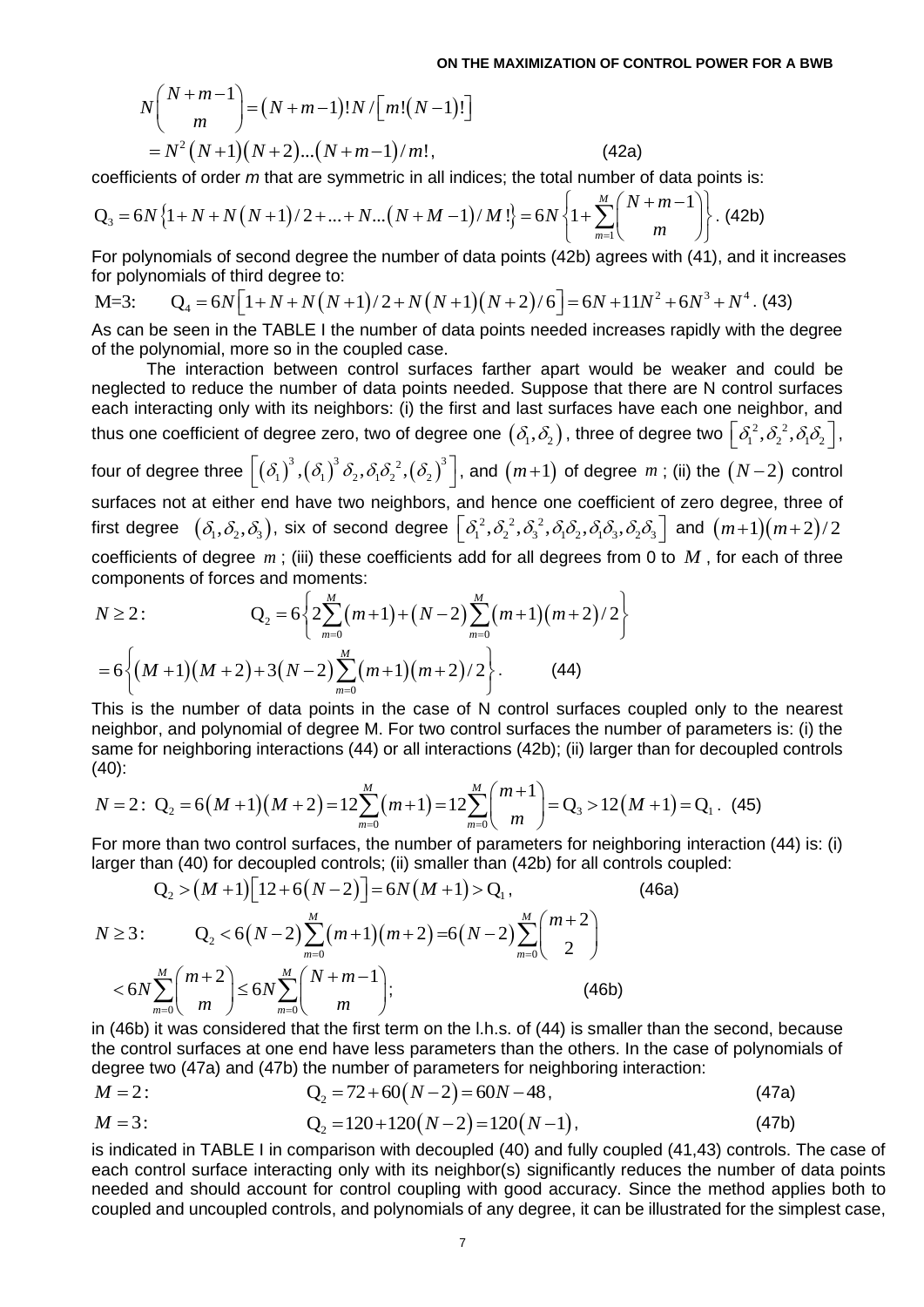for which data is more readily available.

## **PART II – APPLICATION TO MULTIPLE CONTROL SURFACES ON A FLYING WING.**

The preceding method of optimization of control power is particularly relevant to low-speed flight for which low dynamic pressure requires larger control deflections. The method applies to decoupled and coupled controls, specified by polynomials of second or higher degree. The method is illustrated most clearly and simply for decoupled controls specified by polynomials of second-degree for a reference large passenger BWB configuration. This configuration is considered for straight and level steady flight at low speed as the baseline equilibrium condition (§9). Pitch trim is achieved choosing control surface deflections for minimum drag (§10) e.g., for the fastest climb; the control surface deflections are also obtained in the opposite case of maximum drag (§11) e.g., for the highest possible deceleration for the steepest descent on approach to land. The minimum and maximum pitching moment are considered to establish center-of-gravity limits (§12); for several aircraft configurations with engines above and below the wing (§13). The minimum and maximum yawing moment are considered (§14); the available yaw control power is compared with that needed to compensate the failure of the outboard engine in a two-, three- or four-engined aircraft (§15). The maximum and minimum rolling moment are determined (§16); these are compared with the rolling induced by a wake vortex encounter (§17), to specify the maximum vertical velocity component at the wing tip which can be compensated. The conclusion (§18) discusses the general and iterative optimization methods.

## **9. Reference low-speed flight condition**

A straight and level steady flight at  $M = 0.2$  is assumed, for a reference large passenger BWB whose aerodynamic and control data indicated in the Tables II to IV. The data in TABLE II leads to a lift coefficient that balances the weight:<br> $C_{L0} = 2W/\rho\,SV^2 = W/q\,S$ he weight:<br>=  $2W / \rho SV^2$  =  $W / qS$  = 0.14916 . (48a)

$$
C_{10} = 2W / \rho SV^2 = W / qS = 0.14916.
$$
 (48a)

The static lift coefficient is given in TABLE III for zero sideslip:

$$
C_{L0} = 2W / \rho SV^2 = W / qS = 0.14916.
$$
 (48a)  
The static lift coefficient is given in TABLE III for zero sideslip:  

$$
\beta = 0:
$$
  $C_{L0} = -0.0117 + 3.3516\alpha - 0.16966\alpha^2.$  (48b)  
For the value (48a) of the lift coefficient (48b) the AoAis a root of (49a):  

$$
\alpha^2 - 19.7548\alpha + 0.94813 = 0;
$$
 
$$
\alpha = 4.8112 \times 10^{-2} rad = 2.7566^{\circ},
$$
 (49a,b)  
the only root with a necessarily only 0.6(b), The value (40b) of the do also be the dira

For the value (48a) of the lift coefficient (48b) the AoAis a root of (49a):

$$
\alpha^2 - 19.7548 \alpha + 0.94813 = 0;
$$
  $\alpha = 4.8112 \times 10^{-2} rad = 2.7566^{\circ},$ 

the only root with a reasonable value is (49b). The value (49b) of the AoAleads to the drag (50a), side force (50b), pitching (50c), yaw (50d) and rolling (50e) moment coefficients:

$$
C_{D0} = 7.1036 \times 10^{-3}
$$
,  $C_{Y0} = 0.0$ ,  $C_{m0} = 2.5121 \times 10^{-2}$ ,  
\n $C_{n0} = -3.8997 \times 10^{-6}$ ,  $C_{I0} = 3.9361 \times 10^{-5}$ , (50a-e)

that are calculated from the formula:  
\n
$$
C_{\alpha 0} \equiv C_{\alpha} (\delta_i = 0) = a_{0\alpha} + a_{1\alpha} \alpha + a_{2\alpha} \alpha^2,
$$
\n(51)

using the static coefficients in TABLE III.

The horizontal and vertical force coefficients in body axis are specified by the lift and drag ents by:<br>  $\begin{bmatrix} C_{Z0} \end{bmatrix} = \begin{bmatrix} \cos \alpha & \sin \alpha \end{bmatrix} \begin{bmatrix} C_{L0} \end{bmatrix} = \begin{bmatrix} 1.4933 \times 10^{-1} \end{bmatrix}$ . (52a.b) coefficients by:

ents by:  
\n
$$
\begin{bmatrix} C_{z0} \\ C_{x0} \end{bmatrix} = \begin{bmatrix} \cos \alpha & \sin \alpha \\ -\sin \alpha & \cos \alpha \end{bmatrix} \begin{bmatrix} C_{L0} \\ C_{D0} \end{bmatrix} = \begin{bmatrix} 1.4933 \times 10^{-1} \\ -7.822 \times 10^{-5} \end{bmatrix}.
$$
 (52a,b)

The lift coefficient (48a) and the vertical force coefficient (52a) are close because the AoAis small; the horizontal force coefficient (52b) is much smaller than the drag coefficient (50c) and with opposite sign. The pitch trim is considered FIGURE 1 with: (i) the weight applied at the centre of gravity at quarter chord (53a); (ii) the pitching moment, as all other aerodynamic forces at the reference point (53b); (iii) relative distance is (53c):<br> $x_{cg} = 0.25c = 14.74m,$ 

$$
x_{cg} = 0.25c = 14.74m,
$$
  
\n $\bar{x} = x_{ref} - x_{cg} = 0.315c = 18.57m.$   
\n $x_{ref} = 0.565c = 33.31m,$   
\n(53a-c)

The balance of pitching moment for lift equal to weight (54a) is (54b):

 $L = W$ :  $M = M_0 - W \bar{x}$ ,  $C_m = C_{m0} - 2W\bar{x} / \rho SU^2$ lift equal to weight (54a) is (54b):<br>  $C_m = C_{m0} - 2W\bar{x} / \rho SU^2 \ell \equiv C_{m0} + \Delta C_m,$  (54a-c) corresponding to (54c) the reference length is (55a). It leads to the pitching moment coefficient (55b):<br>  $\ell = 36.416m$ ;  $\Delta C_m = -2W\bar{x} / \rho SU^2 \ell = -7.6064 \times 10^{-2}$ , (55a,b) = 36.416*m* ;  $\Delta C_m = -2W \bar{x} / \rho SU^2 \ell = -7.6064 \times 10^{-2}$ , using also the values from TABLE II. From (50c) and (56b) it follows that the pitching moment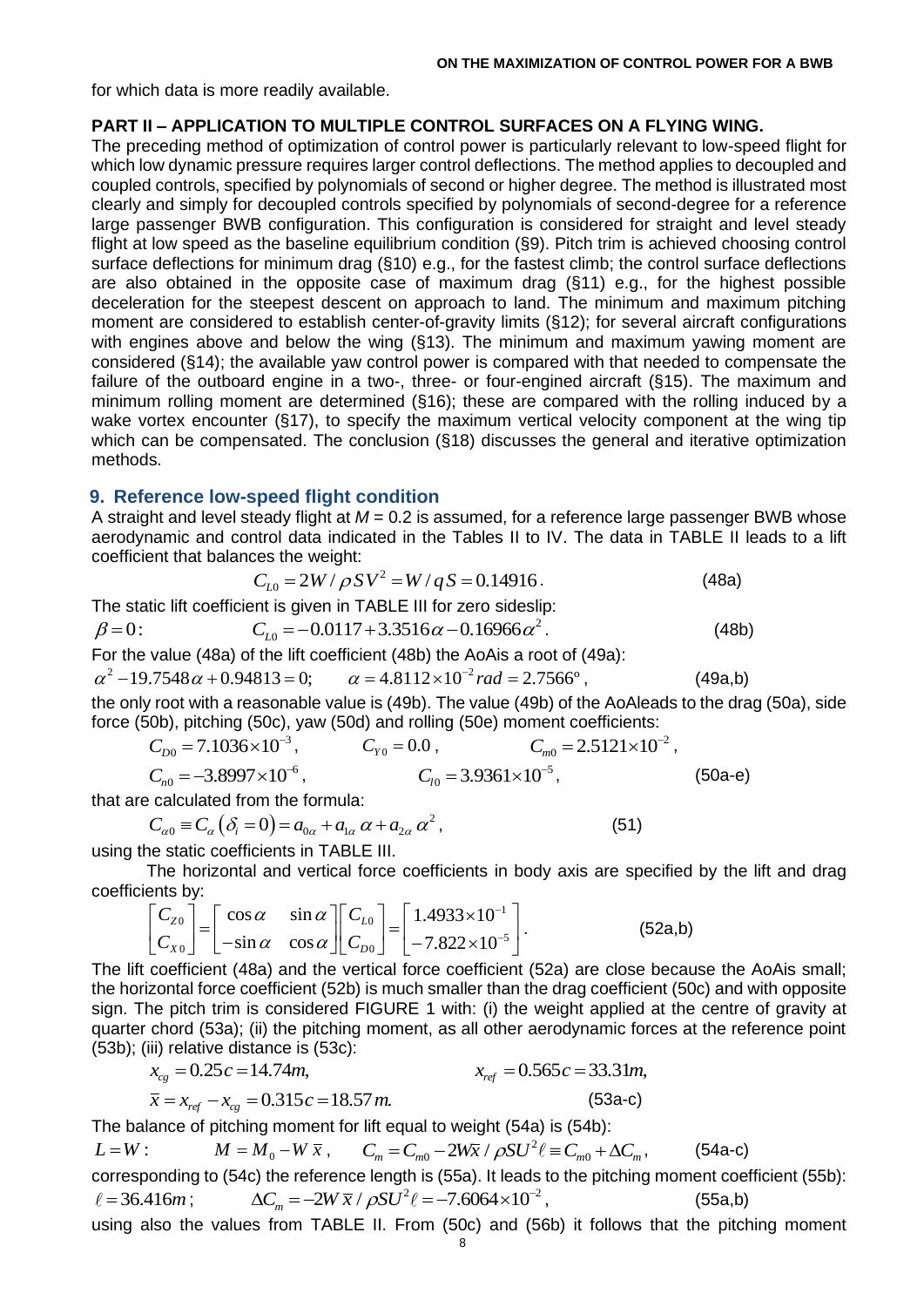coefficient to be trimmed is

immed is  
\n
$$
C_m = C_{m0} + \Delta C_m = -5.0943 \times 10^{-2},
$$
\n(56)

that is a pitch down.

#### **10. Pitch trim with minimum drag**

The pitching moment coefficient (55b) must be balanced by deflection of the control surfaces:

$$
-7.6064 \times 10^{-2} = \sum_{i=1}^{5} a_{Mi} \delta_i + b_{Mi} \delta_i^2,
$$
 (57)

where  $\delta_i$  is the deflection of each flap, and all flap coefficients  $a_{\alpha i}$  and  $b_{\alpha i}$  are listed in TABLE IV; they were calculated from tables for zero angle-of-sideslip  $\beta = 0$  and angles-of-attack  $\alpha = 4^{\circ}$  and  $\alpha$  = 6°, interpolating linearly for the AoA (49b). These interpolated polynomial coefficients are then used to calculate forces and moments coefficients, e.g., the pitching moment (57) for the exact AoA (49b). The (i) linear interpolation of force and moment coefficients would have given an error  $\mathrm{O}\big(\alpha^2\big)$ equivalent to neglecting the second-order term; the (ii) interpolation of the polynomial coefficients should give in the force and moment with an error  $\,\mathrm{O}\big(\alpha^3\big)$ , consistent with retaining the second-order term and omitting the third-order term. The former (i) would represent a degradation in accuracy term and omitting the third-order term. The former (i) would represent a degradation in accuracy<br>whereas the latter (ii) does not, and hence is adopted in the present calculation. The trimming should<br>not change the lift ( not change the lift (58a)

inge the lift (58a)  
\n
$$
0 = \sum_{i=1}^{5} (a_{Li} \delta_i + b_{Li} \delta_i^2), \qquad (C_D)_{min} = \sum_{i=1}^{5} (a_{Di} \delta_i + b_{Di} \delta_i^2), \qquad (58a,b)
$$

and should minimize the drag (58b). Using the values in TABLE IV, the optimization problem is: (i) to keep constant the lift (59) and pitching moment (60):<br>0 =  $\Delta C$ , = 0.23344  $\delta$ , -0.00455( $\delta$ ,)<sup>2</sup> + 0.19079  $\delta$ , -0. and should minimize the drag (58b). Using the values in TABLE IV, the optimization prob<br>keep constant the lift (59) and pitching moment (60):<br> $0 = \Delta C_L = 0.23344 \delta_1 - 0.00455 (\delta_1)^2 + 0.19079 \delta_2 - 0.02808 (\delta_2)^2 + 0.12024 \delta_3$ 

keep constant the lift (59) and pitching moment (60):  
\n
$$
0 = \Delta C_L = 0.23344 \delta_1 - 0.00455 (\delta_1)^2 + 0.19079 \delta_2 - 0.02808 (\delta_2)^2 + 0.12024 \delta_3
$$
\n
$$
-0.00674 (\delta_3)^2 + 0.05995 \delta_4 - 0.00478 (\delta_4)^2 - 0.05101 \delta_5 - 0.00246 (\delta_5)^2; \qquad (59)
$$
\n
$$
C_m = 2.5121 \times 10^{-2} - 0.07267 \delta_1 + 0.00037 (\delta_1)^2 - 0.00340 \delta_2 + 0.00590 (\delta_2)^2 - 0.01656 \delta_3
$$
\n
$$
+0.00234 (\delta_3)^2 - 0.01563 \delta_4 + 0.00158 (\delta_4)^2 + 0.01885 \delta_5 + 0.00206 (\delta_5)^2; \qquad (60)
$$
\n
$$
(\Delta C_D)_{min} = 0.00537 \delta_1 + 0.01867 (\delta_1)^2 + 0.003745 \delta_2 + 0.01283 (\delta_2)^2 + 0.00067 \delta_3
$$
\n
$$
+0.00930 (\delta_3)^2 - 0.00005 \delta_4 + 0.00596 (\delta_4)^2 - 0.00093 \delta_5 + 0.00824 (\delta_5)^2. \qquad (61)
$$

(ii) to minimize the drag (61). Eight optimization methods with constraints were presented in an earlier paper [6]; of this method VIII offered the best combination of accuracy, simplicity and clarity of interpretation. It is based on selecting the most effective control surfaces to generate each component of the aerodynamic force or moment of interest. This method is used in the sequel with suitable adaptations.

For a first iteration only terms linear in the deflections are considered. Concerning the drag it is reduced (Table IV) by: (i) negative deflection of the first three flaps, with the body flap being most effective; (ii) positive deflection or the outer flap and rudder, with the rudder being most effective. As concerns drag control the least effective surfaces are the middle and outer flaps; thus the optimization is performed most accurately if the deflections  $\delta_4$  and  $\delta_3$  are eliminated from the system of equations (59-61), as follows: (i) the linear form of (59) is used to express approximately the deflection of the outer wing flap in terms of the others:<br>  $\delta_4 = -3.8939 \delta_1 - 3.1825 \delta_2 - 2.0057 \delta_3 + 0.8509 \delta_5;$  (62) outer wing flap in terms of the others:

$$
\delta_4 = -3.8939 \delta_1 - 3.1825 \delta_2 - 2.0057 \delta_3 + 0.8509 \delta_5; \tag{62}
$$

(ii) this is substituted in the remaining constraint, i.e., constant pitching moment (60; 56), and the objective, i.e., minimum drag (61), which became independent of  $\delta_4$ :<br>-7.6064×10<sup>-2</sup> = -0.01181 $\delta_1$  + 0.04634 $\delta_2$ objective, i.e., minimum drag (61), which became independent of  $\delta_4$ :<br>  $-7.6064 \times 10^{-2} = -0.01181 \delta_1 + 0.04634 \delta_2 + 0.01479 \delta_3 + 0.005550 \delta_5$ ,<br>  $\Delta C_D = 0.005565 \delta_1 + 0.003901 \delta_2 + 0.0007703 \delta_3 - 0.0009725 \delta_5$ ;

$$
-7.6064 \times 10^{-2} = -0.01181 \delta_1 + 0.04634 \delta_2 + 0.01479 \delta_3 + 0.005550 \delta_5,
$$
 (63a)

$$
\Delta C_p = 0.005565 \delta_1 + 0.003901 \delta_2 + 0.0007703 \delta_3 - 0.0009725 \delta_5;
$$
 (63b)

(iii) the deflection  $\delta_3$  of the next least effective control surface is expressed in terms of the remaining more effective using the second constraint (63a) of constant pitching moment:<br>  $\delta_3 = -5.1429 + 0.7985 \delta_1 - 3.1332 \delta_2 - 0.3753 \delta_5;$  (64)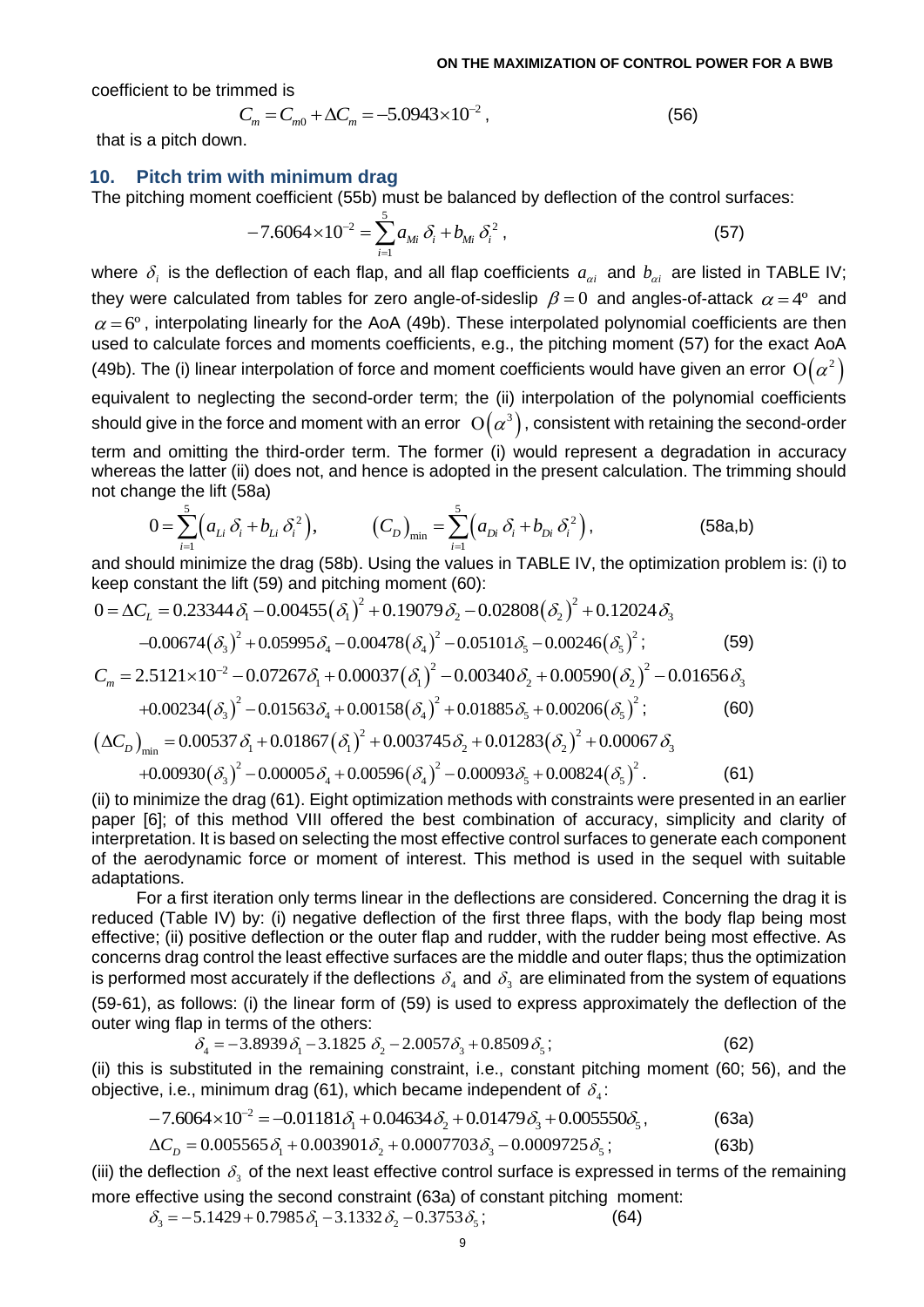(iv) substituting (64) into (63b) specifies the drag, satisfying both constraints on lift and pitching moment, in terms of the deflections of the three most effective control surfaces:<br>  $\Delta C_D = -0.003969 + 0.006173 \delta_1 + 0.00$ moment, in terms of the deflections of the three most effective control surfaces:

$$
\Delta C_D = -0.003969 + 0.006173 \delta_1 + 0.001488 \delta_2 - 0.001262 \delta_5; \tag{65}
$$

(v) the quadratic terms are re-introduced in the drag in the same proportion to the linear terms as<br>before in (61):<br> $\Delta C_D = -0.0003969 + 0.006173 \delta_1 (1 + 3.4767 \delta_1)$  (66) before in (61):

$$
\Delta C_D = -0.0003969 + 0.006173 \delta_1 (1 + 3.4767 \delta_1)
$$
  
+0.001488 \delta\_2 (1 + 3.4259 \delta\_2) - 0.001262 \delta\_5 (1 - 8.8602 \delta\_5), (66)

leaving a formula for minimization without constraints, with three independent variables.

The next steps are: (vi) the deflections of the body  $\delta_{\scriptscriptstyle \rm I}$  and inner  $\delta_{\scriptscriptstyle 2}$  flaps must be negative to minimize the drag, whereas the deflection of the rudder must be positive to further reduce drag, as follows from (8b):<br>follows from (8b):<br> $\overline{\delta_1} = -1/(2 \times 3.4767) = -0.14381 \, rad = -8.2399^\circ$ , (67a) follows from (8b):

$$
\overline{\delta}_1 = -1/(2 \times 3.4767) = -0.14381 rad = -8.2399^\circ, \tag{67a}
$$
\n
$$
\overline{\delta}_2 = -1/(2 \times 3.4259) = -0.14595 rad = -8.3621^\circ, \tag{67b}
$$
\n
$$
\overline{\delta}_5 = 1/(2 \times 8.8602) = 0.056432 rad = 3.2333^\circ; \tag{67c}
$$

(vii) the substitution of (67a-c) in (64) and (62) would lead to the deflection of the two least effective surfaces,

$$
\overline{\delta}_3 = -4.8218 \, rad = -276.27^\circ, \quad \overline{\delta}_4 = 9.532 \, rad = 546.16^\circ \, ; \tag{67d,e}
$$

(viii) the values (67d,e) exceeds the limit  $\delta_0 = 25^\circ$ ; (ix) since these are the least effective control surfaces, the values (67d,e) are discarded, viz. these surface are not used  $\delta_3=0=\delta_4$ , so the deflections are: *i*  $\sigma_0$  =  $\sigma_1$  ,  $\sigma_2$  =  $\sigma_3$  ,  $\sigma_4$  are discarded, viz. these surface are not used  $\delta_3$  deflections are:<br>  $\delta_i = (-0.1438, -0.1459, 0, 0, +0.05643) rad = (-8.239, -8.362, 0, 0, +3.233)$ °;

$$
\overline{\delta}_i = (-0.1438, -0.1459, 0, 0, +0.05643) rad = (-8.239, -8.362, 0, 0, +3.233)^\circ; \tag{68}
$$

(viii) the corresponding drag (61) is (69a):

 $(\Delta C_D)_{\text{min}} \equiv \Delta \overline{C}_D = \Delta C_D (\overline{\delta}_i) = -6.8567 \times 10^{-4},$   $(\Delta C_D)_{\text{min}}$ effections are:<br>  $\overline{\delta}_i = (-0.1438, -0.1459, 0, 0, +0.05643) rad = (-8.239, -8.362, 0, 0, +3.233)^\circ;$  (68)<br>
viii) the corresponding drag (61) is (69a):<br>  $\Delta C_D$ <sub>*D*min</sub> ≡  $\Delta \overline{C}_D = \Delta C_D (\overline{\delta}_i) = -6.8567 \times 10^{-4},$  ( $\Delta C_D$ )<sub>min</sub> /  $C_{D$ and thus the pitch trim decreases drag (50a) by 9.65% in (69b) to the value: m decreases drag (50a) by 9.65% in (69b) to the val<br>( $\Delta C_D$ )<sub>min</sub> = 7.1036×10<sup>-3</sup> – 6.8567×10<sup>-4</sup> = 7.035×10<sup>-3</sup>  $\mu_{\text{min}}$  ≡ Δ $\overline{C}_D$  = Δ $C_D$  ( $\overline{\delta}_i$ ) = −6.8567×10<sup>-4</sup>, (Δ $C_D$ )<sub>min</sub> /  $C_{D0}$  = −0.096524, (69a,b s the pitch trim decreases drag (50a) by 9.65% in (69b) to the value:<br>  $C_{D_{\text{min}}} = C_{D0} + (\Delta C_D)_{\text{min}} = 7.1036 \times 10^{-3$ 

(x) the comparison with pitch trim by the body flap alone (70a) i.e., the first term of (60) leads (70b) to a large deflection (70c), close to the limit  $\pm 25^{\circ}$ :  $C_{Dmin} = C_{D0} + (\Delta C_{D})_{min} = 7.1036 \times 10^{-6} - 6.8367 \times 10^{-6} = 7.033 \times 10^{-6}$ , (690<br>
(x) the comparison with pitch trim by the body flap alone (70a) i.e., the first term of (60<br>
(io a large deflection (70c), close to the limit

$$
\overline{\overline{\delta}}_2 = \overline{\overline{\delta}}_2 = \overline{\overline{\delta}}_2 = \overline{\overline{\delta}}_2 = 0: \quad \left(\overline{\overline{\delta}}_1\right)^2 - 196.41\overline{\overline{\delta}}_1 + 67.895 = 0, \quad \overline{\overline{\delta}}_1 = -0.34633 \, rad = -19.84^\circ; \text{(70a-d)}
$$

(xi) the associated drag would be a penalty (70e) instead of a reduction for the optimal solution (69b), that is as increase (70f) of 57.69% instead of a reduction (69b) of 9.65%:

(xi) the associated drag would be a penalty (*I*0e) instead of a reduction for the optimal solution (b  
that is as increase (70f) of 57.69% instead of a reduction (69b) of 9.65%:  

$$
\Delta \overline{\overline{C}}_D = \Delta C_D \left( \overline{\overline{\delta}}_i \right) = 0.00537 \overline{\overline{\delta}}_1 + 0.01867 \left( \overline{\overline{\delta}}_1 \right)^2 = 4.098 \times 10^{-3}, \qquad \Delta \overline{\overline{C}}_D / C_{D0} = 0.57689. \tag{70e,f}
$$

In conclusion the optimal pitch trim (68) compared with deflection of body flap alone (70a,c) gives: (a) smaller deflections of control surfaces (68) vs. (70d); (b) lower trim drag (69a) vs. (70e) by a difference (71a) that corresponds (71b) to 67.34% of the drag;<br>  $\Delta \overline{C}_D - \Delta \overline{C}_D = -4.7837 \times 10^{-3}$ ,  $\left( \Delta \overline{C}_D - \Delta \overline{C$ (71a) that corresponds (71b) to 67.34% of the drag;

$$
\Delta \overline{C}_D - \Delta \overline{\overline{C}}_D = -4.7837 \times 10^{-3}, \qquad \left( \Delta \overline{C}_D - \Delta \overline{\overline{C}}_D \right) / \Delta C_{D0} = 0.67342 ; \qquad (71a,b)
$$

(c) a trim drag reduction of 9.65% in (69b) the optimal case vs. a drag penalty of 57.69% in (70f) using the body flap alone.

### **11. Maximum drag for greatest retardation**

The minimum drag for pitch trim is desirable for the fastest climb after take-off; the reverse, the maximum drag with pitch trim, may be desirable for the steepest descent to land. The preceding analysis applies because in both cases lift balance and pitch trim must be maintained, and the most effective control surfaces should be used, leading to the total drag (66) without constraint. The only difference is that (66) should be maximized rather than minimized: (i) since  $\big(\delta_{\!\scriptscriptstyle 1},\delta_{\!\scriptscriptstyle 2}\big)$  lead to a minimum

 $(67a,b)$ , the maximum is at maximum positive deflection, taken to be 25<sup>o</sup> in  $(72a,b)$ ; (ii) conversely the maximum drag for  $\,\,\delta_{\scriptscriptstyle{5}}\,$  is at the smallest deflection in (72c): 0 difference is that (66) should be maximized rather than minimized: (i) since  $(o_1, o_2)$  lead to a m<br>
(67a,b), the maximum is at maximum positive deflection, taken to be 25<sup>o</sup> in (72a,b); (ii) cor<br>
the maximum drag for

$$
\left\{\tilde{\delta}_1, \tilde{\delta}_2, \tilde{\delta}_3, \tilde{\delta}_4, \tilde{\delta}_5\right\} = \left\{25^\circ, 25^\circ, 0, 0, -25^\circ\right\} = 0.43633 \, \text{rad} \left\{1, 1, 0, 0, -1\right\} \equiv \left\{\delta_0, \delta_0, 0, 0, -\delta_0\right\}; \text{ (72a-c)}
$$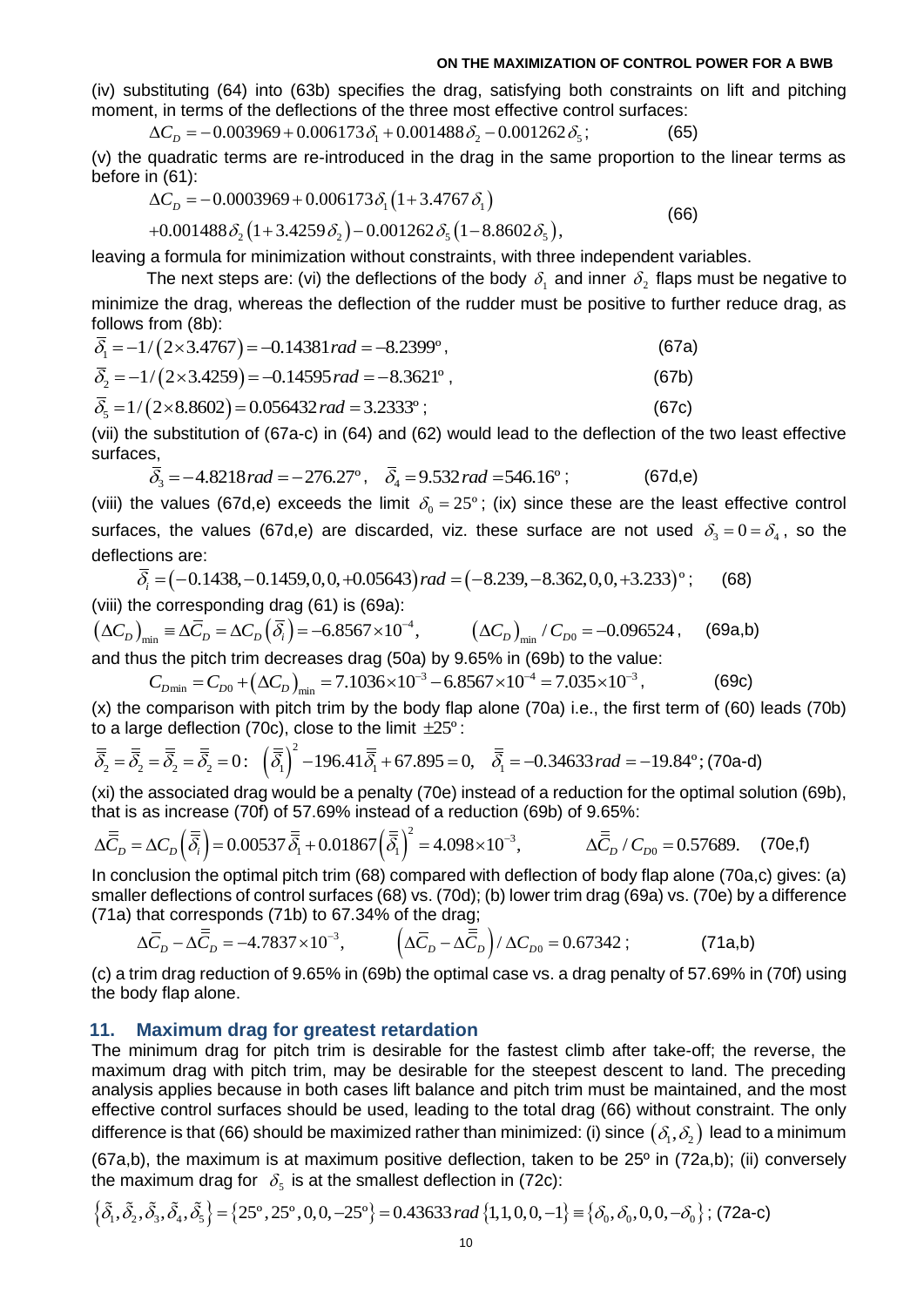(iii) the two least effective control surfaces are not used in the drag difference (66) leading to (73): (iii) the two least effective control surfaces are not used in the draid ( $\Delta C_D$ )<sub>max</sub> = -0.0003969+0.006399 $\delta_0$  +0.03774 $\delta_0^2$  = 9.5804×10<sup>-3</sup> **ON THE MAXIMIZATION OF**<br>ii) the two least effective control surfaces are not used in the drag difference  $\Delta C_D$   $_{\text{max}}$  = -0.0003969 + 0.006399  $\delta_0$  + 0.03774  $\delta_0^2$  = 9.5804×10<sup>-3</sup>; ; (73)

(iv) the maximum extra drag (73) with a limit of 25º on deflection is (74a) more than the baseline drag (50a):

$$
\left(\Delta C_D\right)_{\text{max}} / C_{D0} = 1.3487, \qquad \left(\Delta C_D\right)_{\text{max}} / \left(\Delta C_D\right)_{\text{min}} = 13.972, \qquad (74a,b)
$$

and is over 13 times (74b) the minimum drag (69a) for pitch trim; (v) thus the maximum trimmed drag is more than twice the untrimmed drag (75):

 $0.9035 \le C_{D_{\text{min}}} / C_{D0} \le C_{D} / C_{D0} \le C_{D_{\text{max}}} / C_{D0} \le 2.3487 \equiv k$ ; ; (75) (vi) this shows the range of possible trimmed drag coefficients:  $\sum_{D_{\text{min}}} C_{D_{\text{D}}} = C_{D} + C_{D0} = C_{D_{\text{max}}} + C_{D0} = 2.5467 = k,$ <br>
shows the range of possible trimmed drag coefficients:<br>  $7.035 \times 10^{-3} \le C_{D_{\text{min}}} \le C_{D} \le C_{D_{\text{max}}} \le 1.6684 \times 10^{-2}.$  (76)

In conclusion, there is a wide range of trimmed drag variations obtained by optimizing control surface deflections, from a reduction of 9.65% in (69b) to an increase of 134.87% in (74a). If the body flap

alone had been used at maximum deflection (77a) the drag increase (66) would be smaller (77b):  
\n
$$
\tilde{\delta}_1 = 25^\circ; \tilde{\delta}_2 = \tilde{\delta}_2 = 0: \quad \Delta \tilde{C}_D = \Delta C_D \left( \tilde{\delta}_i \right) = 6.3829 \times 10^{-3}, \quad \Delta \tilde{C}_D / C_{D0} = 0.89854, \quad (77a-c)
$$

viz. 89.85% in (77b) instead of 134.87% in (74a). Thus, maximum deflection of the body flap alone would have less than doubled the trim drag (77a), whereas optimal deflections more than doubles it (74a). The range of drag modulation using optimal controls is much larger than using body flap alone because: (i) the minimum trimmed drag is smaller (78a) and the maximum trimmed drag is larger (78b):  $k_1 = \Delta \overline{C}_D / (\Delta C_D)_{\min} = 9.309$ ;  $k_2 = (\Delta C_D)_{\max} / \Delta \overline{C}_D = 1.501$ ;  $k_1 k_2 = 13.972$ ; (78a-c) (ii) the product (78c)  $\equiv$  (74b) shows that the range of drag modulation with optimal controls is more than 13 times larger that with body flap alone. This demonstrates the contrast between: (a) choosing "à priori" single control surface, even the most effective (body flap), which requires a large deflection (70d) for pitch trim with minimum drag, and would became saturated for not much larger drag, giving a small range of drag modulation; (b) using optimal deflections of all control surfaces, which allows pitch trim with a drag reduction (69b), and can also lead to a large drag increase (74a), providing a wide range of drag modulation (76). A wide range of drag is useful for steep descent allowing a continuous adaptation of the trajectory. The results on the range of possible drag modulation with pitch trim are compared in the TABLE V using total drag or thrust instead of drag coefficient by multiplying by:

$$
D/C_D = \frac{1}{2} \rho S U^2 = 6.1343 \times 10^6 N . \tag{79}
$$

It demonstrates the superiority of pitch control by optimal deflection of all surfaces versus body flap alone.

### **12. Maximum and minimum achievable pitching moment**

The maximum and minimum pitching moment (§12) determines the extremes of the c.g. range which can be trimmed for several possible engine positions in the vertical plane relative to the aircraft datum (§13). The aim next is to find the maximum and minimum of the pitching moment (80a) keeping constant the lift (48a) = (80b) and drag (50a) = (80c) coefficients (80b,c):<br>  $C_{m \max,min}$ :  $C_{L} = C_{L0} = 0.14916$ ,  $C_{D} = C_{D0} = 7.10$ constant the lift (48a)  $\equiv$  (80b) and drag (50a)  $\equiv$  (80c) coefficients (80b,c): (§13). The aim next is to find the maximum and minimum<br>constant the lift (48a) = (80b) and drag (50a) = (80c) coeffici<br> $C_{m \max,min}$ :  $C_{L} = C_{L0} = 0.14916$ ,  $C_{D} = C_{D0} = 7.1036 \times 10^{-4}$ 

3 − The TABLE IV shows that the least effective control surfaces for the pitching moment (60) are the inner  $\delta_{2}$  and outer  $\delta_{4}$  wing flaps; thus these are eliminated using the constraints. The sequence of steps is as follows: (i) the deflection  $\delta_{_2}$  of the least effective control surface is expressed in terms of all the other deflections from the condition (80b) of constant lift in the linearized form of (59): 2 as follows: (i) the deflection  $\delta_2$  of the least effective contributed deflections from the condition (80b) of constant lift in the  $\delta_2 = -1.22350 \delta_1 - 0.63022 \delta_3 - 0.31422 \delta_4 + 0.26736 \delta_5$ ;  $\delta_2 = -1.22350 \delta_1 - 0.63022 \delta_2 - 0.31422 \delta_4 + 0.26736 \delta_5;$  (81)

(ii) substitution of the condition (81) of constant lift in the drag (61; 69a) and in the pitching moment (60), eliminates the deflections  $\delta_2$ , and leaves the remaining deflections: 6.8567 x10<sup>-4</sup> = 0.00078799  $\delta_1$  - 0.0016902  $\delta_3$  - 0.0012268  $\delta_4$  + 0.000071263  $\delta_5$ , (82a)<br>
6.8567 x10<sup>-4</sup> = 0.00078799  $\delta_1$  - 0.0016902  $\delta_3$  - 0.0012268  $\delta_4$  + 0.000071263  $\delta_5$ , (82a)<br>
6.8567 x10<sup>-4</sup> =

$$
-6.8567 \times 10^{-4} = 0.00078799 \delta_1 - 0.0016902 \delta_2 - 0.0012268 \delta_4 + 0.000071263 \delta_5, \tag{82a}
$$

 $C_m = 0.025121 - 0.068510 \delta_1 - 0.014417 \delta_2 - 0.014562 \delta_4 + 0.017941 \delta_5$ ; ; (82b)

(iii) the condition of constant drag (82a) is used to express the deflection  $\delta_4$  of the second least effective pitch control surface in terms of the remaining deflections.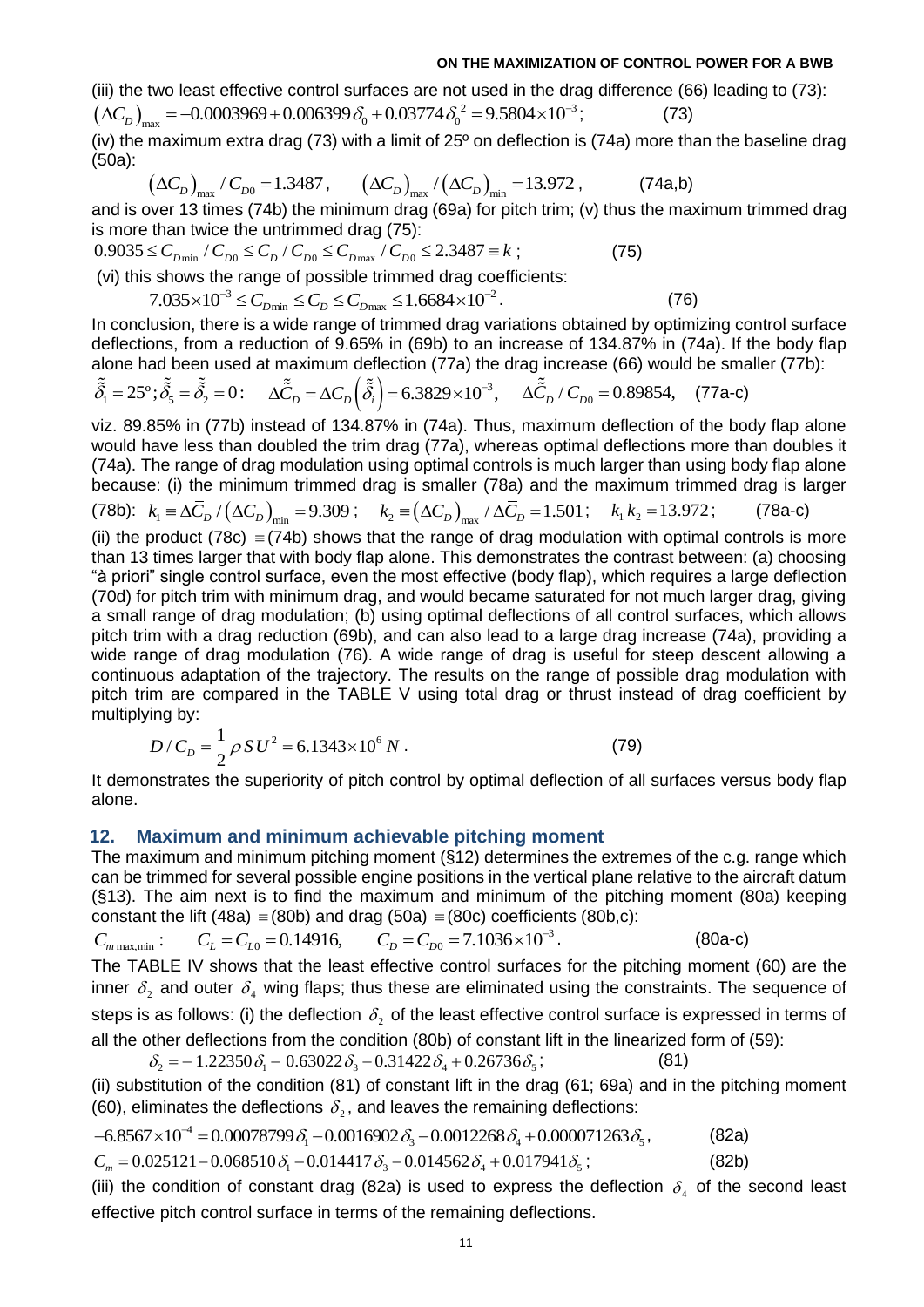$\delta_4 = 0.55891 + 0.64224 \delta_1 - 1.3777 \delta_3 + 0.0058037 \delta_5$ ;

(iv) substitution of (83) in (82b) eliminates the deflection of the two least effective control surfaces:  $\partial_4 = 0.55891 + 0.64224 \partial_1 - 1.3777 \partial_3 + 0.0058037 \partial_5$ ; (83)<br>stitution of (83) in (82b) eliminates the deflection of the two least effective<br> $C_m = 0.016982 - 0.077862 \partial_1 + 0.0056451 \partial_3 + 0.017681 \partial_5$ , (84)

from the pitching moment (84), which is thus unconstrained.

Next (v) the non-linear terms in the pitching moment are restored in the same proportion as in (60), leading to:<br>  $C_m = 0.016962 - 0.077862 \delta_1 (1 - 0.0050915 \delta_1)$  (85) (60), leading to: 0.077862 $\delta_1$ (1-0.0050915 $\delta_1$ )<br>  $\delta_4$ (1-0.10109 $\delta_4$ )+0.017681 $\delta_5$ (1+0.10928 $\delta_5$ );

60), leading to:  

$$
C_m = 0.016962 - 0.077862 \delta_1 (1 - 0.0050915 \delta_1)
$$

(60), leading to:  
\n
$$
C_m = 0.016962 - 0.077862 \delta_1 (1 - 0.0050915 \delta_1)
$$
\n
$$
-0.0056451 \delta_4 (1 - 0.10109 \delta_4) + 0.017681 \delta_5 (1 + 0.10928 \delta_5);
$$

(vi) the extrema of the pitching moment relative to the three most effective pitch control surfaces (with the other two implicitly included through the constraints) are minima at the deflections (8b), leading to the values:

values:  
\n
$$
\{\bar{\delta}_1, \bar{\delta}_3, \bar{\delta}_5\} = \{98.202, 4.946, -4.575\};
$$
\n(86)

(vii) these values (86) are far outside the range of possible deflections (87a):

 $|\delta_i|$   $\leq$  25° = 0.43633 *rad* =  $\delta_0$ ;  $\delta_0 = -\hat{\delta}_1 = -\hat{\delta}_4 = \hat{\delta}_5$ ;  $\delta_0 = \bar{\delta}_1 = \bar{\delta}_4 = -\bar{\delta}_5$ , (87a-c)

thus the maximum (minimum) pitching moment occur respectively for the deflections (87b) and (87c); (viii) these correspond to:

\n The system of the system of linear equations is given by:\n 
$$
(C_m)_{\text{max}} = C_m \left( \hat{\delta}_i \right) = 6.1686 \times 10^{-2}, \quad\n (C_m)_{\text{min}} = C_m \left( \check{\delta}_i \right) = -2.8192 \times 10^{-2}, \quad\n (88a, b)_{\text{min}} = 6.1686 \times 10^{-2}, \quad\n (C_m)_{\text{min}} = 6.1686 \times 10^{-2}, \quad\n (C_m)_{\text{min}} = 6.1686 \times 10^{-2}, \quad\n (C_m)_{\text{min}} = 6.1686 \times 10^{-2}, \quad\n (C_m)_{\text{min}} = 6.1686 \times 10^{-2}, \quad\n (C_m)_{\text{min}} = 6.1686 \times 10^{-2}, \quad\n (C_m)_{\text{min}} = 6.1686 \times 10^{-2}, \quad\n (C_m)_{\text{min}} = 6.1686 \times 10^{-2}, \quad\n (C_m)_{\text{min}} = 6.1686 \times 10^{-2}, \quad\n (C_m)_{\text{min}} = 6.1686 \times 10^{-2}, \quad\n (C_m)_{\text{min}} = 6.1686 \times 10^{-2}, \quad\n (C_m)_{\text{min}} = 6.1686 \times 10^{-2}, \quad\n (C_m)_{\text{min}} = 6.1686 \times 10^{-2}, \quad\n (C_m)_{\text{min}} = 6.1686 \times 10^{-2}, \quad\n (C_m)_{\text{min}} = 6.1686 \times 10^{-2}, \quad\n (C_m)_{\text{min}} = 6.1686 \times 10^{-2}, \quad\n (C_m)_{\text{min}} = 6.1686 \times 10^{-2}, \quad\n (C_m)_{\text{min}} = 6.1686 \times 10^{-2}, \quad\n (C_m)_{\text{min}} = 6.1686 \times 10^{-2}, \quad\n (C_m)_{\text{min}} = 6.1686 \times 10^{-2}, \quad\n (C_m)_{\text{min}} = 6.1686 \times 10^{-2}, \quad\n (C_m)_{\text{min}} = 6.1686 \times 10^{-2}, \quad\n (C_m)_{\text{min}} = 6.16
$$

the maximum (88a) and minimum (88b) pitching moment.

### **13. Centre of gravity range as a function of the engine configuration**

For a flying wing aircraft: (i) overwing engines provide noise shielding and cause a pitchdown; (ii) underwing engines have better inlet flow conditions and cause a pitch-up. Thus, the limits of trimmable engine configurations will be found both for two and four overwing (O2/O4) and underwing (U2/U4) engines and a mixed combination (M) of the over/underwing engines. The static pitch balance is made first ignoring the engines, which is equivalent to assuming that they lie at the aircraft horizontal datum.

The balance of static pitching moment (FIGURE 1) leads (53c,54c) to:  
\n
$$
C_m = C_{m0} - \left(2W / \rho SU^2 \ell\right) \left(x_{ref} - x_{cg}\right),
$$
\n(89)

that can be solved for the c.g. position

$$
x_{cg} = x_{ref} + (\rho SU^2 \ell / 2W)(C_m - C_{m0}).
$$
\n(90)

Substituting the values from TABLE II and (55a) leads to:

$$
x_{cg} = 33.31 + 2.4414 \times 10^2 (C_m - C_{m0}).
$$
\n(91)

The range of pictning moments (88a,b) together with (50c) leads to (92):  
\n
$$
-5.3313 \times 10^{-2} \le (C_m)_{\text{min}} - C_{m0} \le C_m - C_{m0} \le (C_m)_{\text{max}} - C_{m0} \le +3.6565 \times 10^{-2};
$$
\n(92)

this leads by (90) to a trimable c.g. range (93a):

$$
20.294 \, m \le x_{cg} \le 42.237 \, m \,, \quad 0.3442 \le x_{cg} / c \le 0.7164 \,, \tag{93a,b}
$$

corresponding to (93b) in terms of the mean aerodynamic chord (53a).

The pitch trim is considered next (FIGURE 2) for a total engine thrust T at a distance *z* from the horizontal datum, so that (54b) is replaced by (94b):<br> $T = D:$   $M = M_0 - W\overline{x} - T h = M_0 - W(x_{ref} - x_{cg}) - Dz$ ,

$$
T = D: \t\t M = M_0 - W\overline{x} - T h = M_0 - W(x_{ref} - x_{cg}) - D z,
$$
\t(94a,b)

where lift equals weight (54a) and thrust equals drag (94a) . The relation (94b) can be put in a dimensionless form similar to (54c):

(85)

; (83)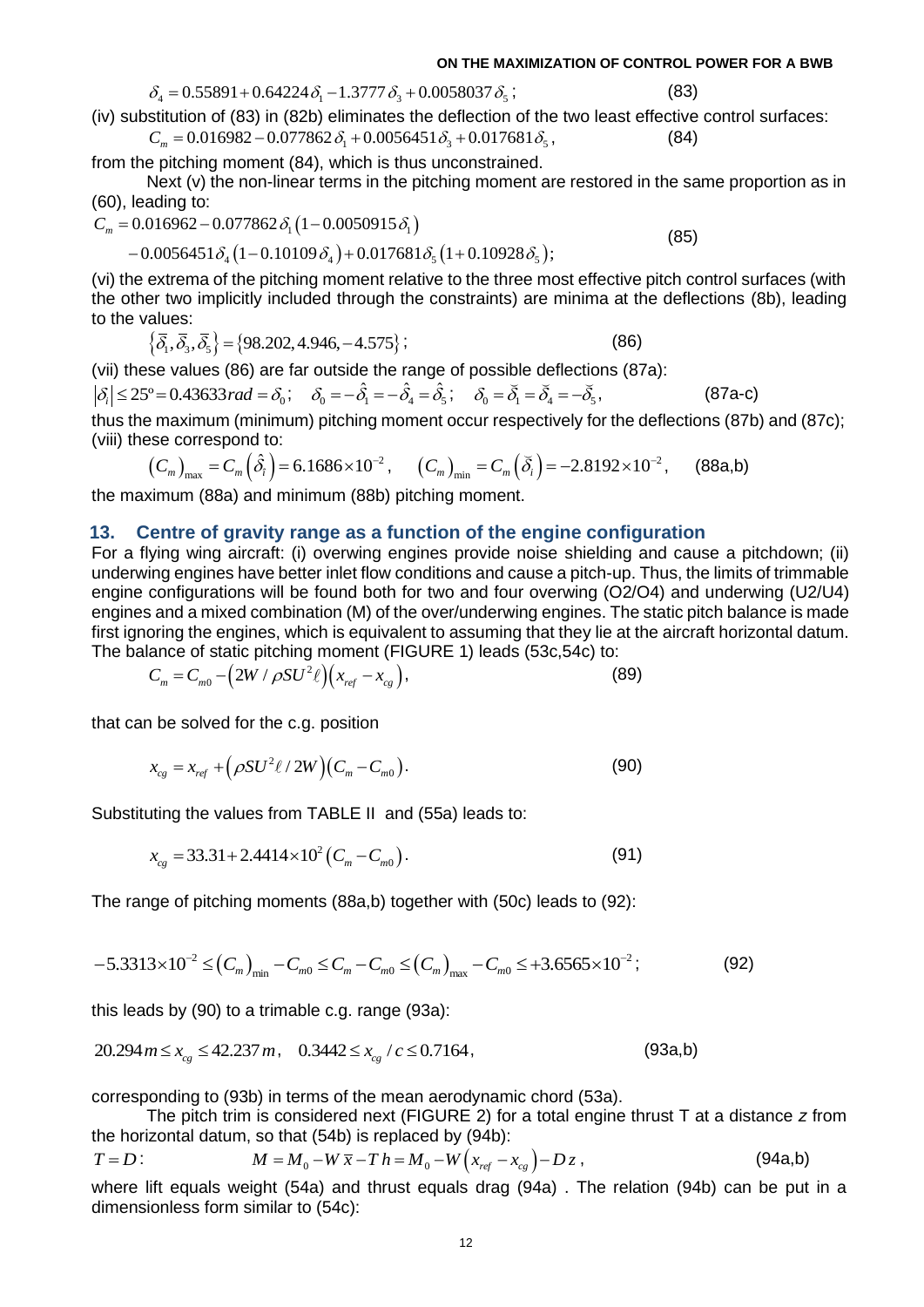; (98a-c)

**ON THE MAXIMIZATION OF CC**  

$$
C_m = C_{m0} + (2W / \rho SU^2 \ell)(x_{cg} - x_{ref}) - C_{D0} z / \ell.
$$
 (95)

This can be solved again for the c.g. position:  
\n
$$
x_{cg} = x_{ref} + (\rho S U^2 \ell / 2W)(C_m - C_{m0} + C_{D0} z / \ell).
$$
\n(96)

Using the same values as before in TABLE II plus (50a) yields:

$$
x_{cg} = x_{ref} + (\rho SU^2 l' 2W)(C_m - C_{m0} + C_{D0} z/l)
$$
  
we same values as before in TABLE II plus (50a) yields:  

$$
x_{cg} = 33.31 + 2.4414 \times 10^2 (C_m - 2.5121 \times 10^{-2} + 1.9507 \times 10^{-4} z).
$$
 (97)

The maximum (88a) and minimum (88b) pitching moment coefficients are used (FIGURE 3) for the configurations: (i/ii) four (O4) or two (O2) engines over the center-body at a height (98a) above the horizontal datum lead to the c.g. range (98b,c): a to the c.g. range (500,c).<br>20.770 $m \le x_{cg} \le 42.713m$ ,  $0.3523 \le x_{cg} / c \le 0.7244$ 

 $z_+ = 10 m$ : (iii/iv) four (U4) or two (U2) underwing engines at a height (99a) below the horizontal datum, lead to the c.g. range (99b,c):

 $z_{-} = -10m$ : 19.818 $m \le x_{cg} \le 41.761m$ , 0.3361 $\le x_{cg} / c \le 0.7083$  $(99a-c)$ 

(v) the mixed configuration (M) with one engine over the center-body and two underwing at the same distance (98a) = (99a) from the horizontal datum, corresponds to one-third distance (100a) below the horizontal datum

 $z_0 = -3.33m$ :  $20.135 \text{ m} \le x_{cg} \le 42.078 \text{ m},$   $0.3415 \le x_{cg} / c \le 0.7137$  $(100a-c)$ 

and the c.g. range (100b,c). These results are summarized in TABLE VI.

### **14. Maximum and minimum achievable yawing moment**

The engine position relative to the horizontal datum and the maximum and minimum pitching moment (§12) determine the trimmable c.g. range (§13). The compensation of an outboard engine failure (§15) depends on the maximum and minimum yawing moment (§14), which are calculated next. The yawing moment coefficient is give (§15) depends on the maximum and minimum yawing moment (§14), which are calculated next. The yawing moment coefficient is given by the data in TABLE IV:<br>  $C_n = -0.01396 \delta_1 - 0.00537 (\delta_1)^2 + 0.00464 \delta_2 - 0.00821 (\delta_2)^2 + 0.0013$ yawing moment coefficient is given by the data in TABLE IV:

$$
C_n = -0.01396 \delta_1 - 0.00537 (\delta_1)^2 + 0.00464 \delta_2 - 0.00821 (\delta_2)^2 + 0.00136 \delta_3 - 0.00966 (\delta_3)^2
$$
  
0.0668 - 0.00814 ( $\delta$ )<sup>2</sup> + 0.034548 - 0.00209 ( $\delta$ )<sup>2</sup> (101)

$$
C_n = -0.01396 \delta_1 - 0.00537 (\delta_1)^2 + 0.00464 \delta_2 - 0.00821 (\delta_2)^2 + 0.00136 \delta_3 - 0.0096
$$
  
+0.00066  $\delta_4 - 0.00814 (\delta_4)^2 + 0.03454 \delta_5 - 0.00209 (\delta_5)^2$ . (101)

The maximum and minimum are sought at constant lift  $(48a) \equiv (102a)$ , drag  $(50a) \equiv (102b)$  and pitching moment (56) (102c).

$$
C_{L0} = 0.14916, \t C_{D0} = 0.0071036, \t C_{m0} = -0.050943. \t (102a-c)
$$

The three least effective yaw control surfaces are the outer  $\delta_4$ , middle  $\delta_3$  and inner  $\delta_2$  flaps; the optimal deflections of the two most effective control surfaces  $(\delta_{\!_1},\delta_{\!_2})$  follow from (8b), and are given

 $(2W/\rho SU^2 \ell/2)$ <br>  $(2W/\rho SU^2 \ell/2)$ <br>  $(2W/\rho SU^2 \ell/2)$ <br>  $(2W/\rho W) (C_m - C_{m0} + C_{D0} z / \ell/2)$ <br>  $(2W/\rho W) (C_m - C_{m0} + C_{D0} z / \ell/2)$ <br>  $+ 2.4414 \times 10^2 (C_m - 2.5121 \times 10^{-2} + 1.29$ <br>  $+ 2.4414 \times 10^2 (C_m - 2.5121 \times 10^{-2} + 1.29$ <br>  $+ 2.4414 \times 10^2$ by (110a,b). Since they exceed the limit deflection (87a), the latter is used to calculate the maximum and minimum pitching moment (111-112a,b). As a preliminary illustration their deflections will be eliminated from the yawing moment (101) using the constraints (102a-c) of constant lift, drag and pitching moment. The sequence of steps is as follows: (i) the constraint of constant lift (102a) in linearized form (59) is used to specify the deflection of the least effective yaw control surface (the outer flap) in terms of the others:<br>  $\delta_4 = -3.8939 \delta_1 - 3.1825 \delta_2 - 2.0057 \delta_3 + 0.85087 \delta_5;$  (103) outer flap) in terms of the others:

$$
\delta_4 = -3.8939 \delta_1 - 3.1825 \delta_2 - 2.0057 \delta_3 + 0.85087 \delta_5; \tag{103}
$$

(ii) the deflection of the least effective yaw control surface is eliminated from the drag (61,69a)  $\equiv$  $(104a)$ , pitching  $(60,55b) \equiv (104b)$  and yawing  $(101) \equiv (104c)$  moment:  $δ_4 = -3.8939 δ_1 - 3.1825 δ_2 - 2.0057 δ_3 + 0.85087 δ_5;$  (103)<br>
(ii) the deflection of the least effective yaw control surface is eliminated from (104a), pitching (60,55b) = (104b) and yawing (101) = (104c) moment:<br>  $-6.8567$ pitching (60,55b) = (104b) and yawing (101) = (104c) moment:<br>  $V \times 10^{-4} = 0.0055647 \delta_1 + 0.0039041 \delta_2 + 0.0007703 \delta_3 - 0.0009725 \delta_5$ , (104a)<br>  $-0.076064 = -0.011808 \delta_1 + 0.046334 \delta_2 + 0.014789 \delta_3 + 0.0055509 \delta_5$ , (104b)

4

$$
-0.076064 = -0.011808 \delta_1 + 0.046334 \delta_2 + 0.014789 \delta_3 + 0.0055509 \delta_5, \tag{104b}
$$

$$
S/10 = 0.0055647 \, o_1 + 0.0059041 \, o_2 + 0.0007703 \, o_3 - 0.0009725 \, o_5, \quad (104a)
$$
  
-0.076064 = -0.011808 \, o\_1 + 0.046334 \, o\_2 + 0.014789 \, o\_3 + 0.0055509 \, o\_5, \quad C\_n = -0.01653 \, o\_1 + 0.0025396 \, o\_2 + 0.000362 \, o\_3 + 0.035102 \, o\_5; \quad (104c)

using (103).

The next step (iii) is to express the deflection  $\delta_3$  of the second least effective yaw control surface (middle flap) in terms of the remaining deflections, e.g., using (104a):<br> $\delta_3 = -0.89013 - 7.2241 \delta_1 - 5.0683 \delta_2 + 1.2625 \delta_5;$  (1

$$
\delta_3 = -0.89013 - 7.2241 \delta_1 - 5.0683 \delta_2 + 1.2625 \delta_3; \tag{105}
$$

(iv) substitution on (105) eliminates the deflections of the two least effective yaw control surfaces from the condition of constant pitching moment (104b) and from the yawing moment (104c): stitution on (105) eliminates the deflections of the two<br>dition of constant pitching moment (104b) and from t<br>-0.0629 = -0.11865  $\delta_{\rm i}$  - 0.028621 $\delta_{\rm 2}$  + 0.024222  $\delta_{\rm s}$  ; dition of constant pitching moment (104b) and from the yawing<br>-0.0629 = −0.11865  $\delta_1$  − 0.028621 $\delta_2$  + 0.024222  $\delta_5$ ;<br> $C_n$  = −0.0003222 − 0.019145  $\delta_1$  + 0.0007049  $\delta_2$  + 0.035559  $\delta_5$ ;

 $-0.0629 = -0.11865 \delta_1 - 0.028621 \delta_2 + 0.024222 \delta_5;$  (106a)

$$
C_n = -0.0003222 - 0.019145 \delta_1 + 0.0007049 \delta_2 + 0.035559 \delta_5; \tag{106b}
$$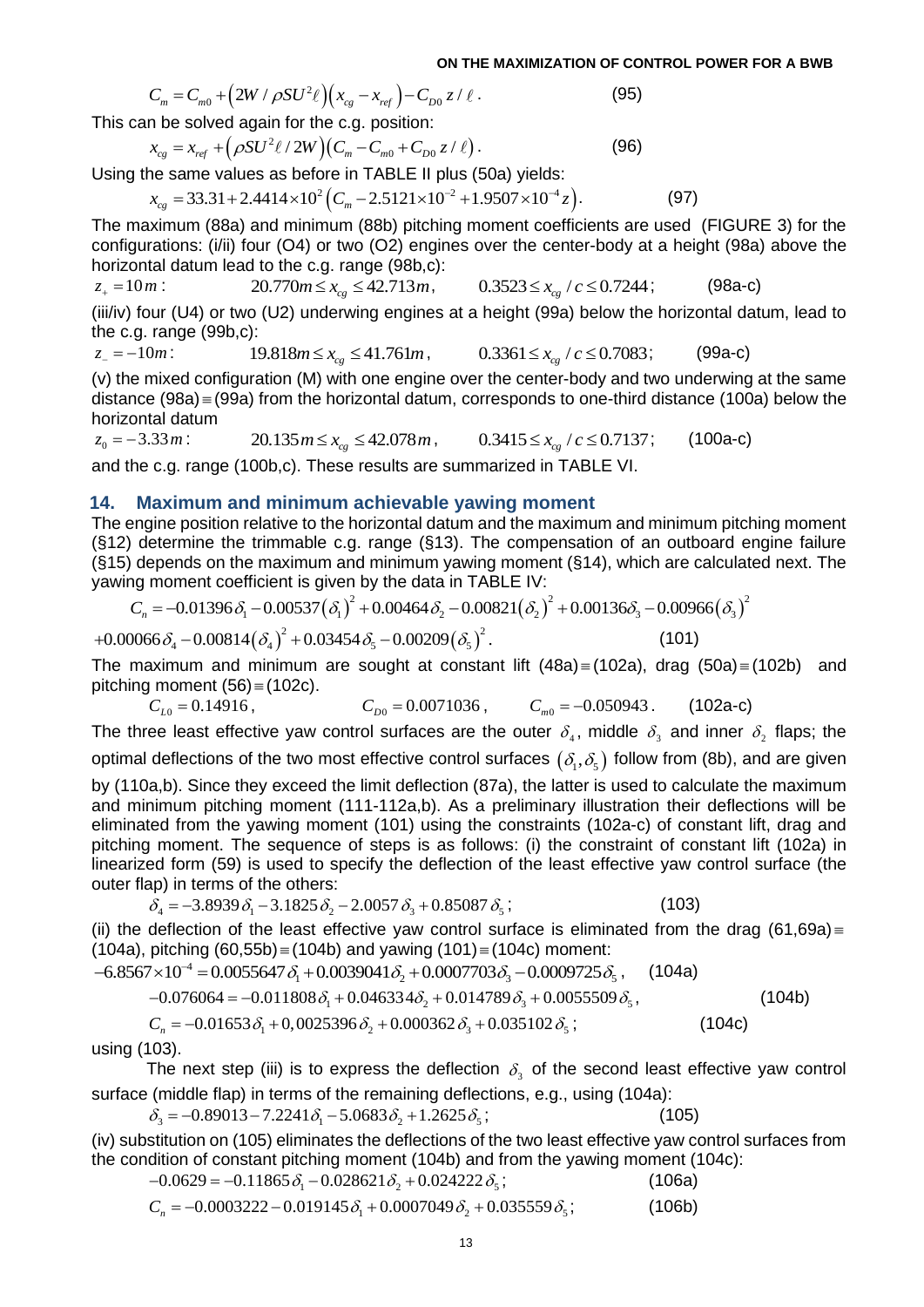(v) the deflection of the third least effective yaw control surface (inner flap) is expressed in terms of the remaining two using (106a).

 $\delta_2 = 2.19769 - 4.14556 \delta_1 + 0.8463 \delta_2$ ;

$$
\hspace{1.6cm} ; \hspace{1.6cm} (107)
$$

(vi) substitution of (107) in (106b) specifies the yawing moment in terms of the deflections of the two most effective yaw control surfaces:

 $C_n = 0.001227 - 0.022067 \delta_1 + 0.036156 \delta_2$ ;  $(108)$ 

(vii) the non-linear terms in the yawing moment (101) are restored in the same proportion to the linear terms: =  $0.001227 - 0.022067 \delta_1 + 0.036136 \delta_5$ , (100)<br>
n-linear terms in the yawing moment (101) are restored in the same propo<br>
=  $0.001227 - 0.02067 \delta_1 (1 + 0.38467 \delta_1) + 0.036156 \delta_5 (1 - 0.06051 \delta_5);$  (1<sup>1</sup>

$$
C_n = 0.001227 - 0.02067 \delta_1 (1 + 0.38467 \delta_1) + 0.036156 \delta_5 (1 - 0.06051 \delta_5); \tag{109}
$$

(viii) the extrema are (8b) a minimum yawing moment for the deflection of the body flap (110a) and a maximum for the deflection of the rudder (110b):

$$
\overline{\delta}_1 = -1.29981, \qquad \overline{\delta}_2 = 8.26316; \qquad (110a,b)
$$

(ix) the values (110a,b) are far outside the range of possible deflections, so the maximum and minimum yawing moments are obtained:<br>  $\delta_1 = -\delta_5 = 25^\circ = 0.43633 \, rad$ :  $(C_n)_{\text{min}} = -0.02621$ , (112a,b)

minimum yawing moments are obtained:  
\n
$$
\delta_1 = -\delta_5 = 25^\circ = 0.43633 \, rad
$$
:  
\n $-\delta_1 = \delta_5 = 25^\circ = 0.43633 \, rad$ :  
\n $(C_n)_{max} = +0.024599,$  (112c,d)

at the extreme opposite deflections of rudder and body flap.

## **15. Yaw control margin with outboard engine failure**

The worst-case scenario for yaw control is an outboard engine failure. For an aircraft with *n* identical engines with thrust *T*, and the outer engine at a distance *y* from the aircraft axis, the engine-out yawing moment is (113b):

yawing moment is (113b):

\n
$$
D = nT:
$$
\n
$$
N = yT = yD/n,
$$
\n
$$
(113a,b)
$$

where the total thrust (113a) is assumed to equal the reference drag (94a); this corresponds to the yawing moment coefficient.<br>  $C_n = 2N / (\rho U^2 S \ell) = (\gamma / \ell n) (2D / \rho U^2 S) = C_D \gamma / \ell n;$  (114a) yawing moment coefficient.

$$
C_n = 2N / (\rho U^2 S \ell) = (y / \ell n) (2D / \rho U^2 S) = C_D y / \ell n; \qquad (114a)
$$

using the values (50a), (55a) and (94a) leads to:

$$
C_n = 2N / (\rho U^2 S \ell) = (y / \ell n)(2D / \rho U^2 S) = C_D y / \ell n;
$$
 (114a)  
using the values (50a), (55a) and (94a) leads to:  

$$
C_n = 2N / (\rho U^2 S \ell) = (y / \ell n)(2D / \rho U^2 S) = (C_{D0} / \ell) y / n = 1.9507 \times 10^{-4} y / n,
$$
 (114b)

showing that the yawing moment: (i) increases with the distance of the outboard engine from the centerline; (ii) decreases with the number of engines, since for the same total drag, each engine has less thrust. The same 5 engine configurations (FIGURE 3) are considered: (i) four engines (115a) above the centre-body (O4) with failure of outboard engine at distance (115b) from centerline leads to a yawing coefficient (115c):

$$
n = 4
$$
,  $y_{-} = 8m$ :  $C_n = 3.9014 \times 10^{-4}$ ,  $C_n / (C_n)_{max} = 0.01586$ ,  $C_n / (C_n)_{min} = -0.014885$ , (115a-e)

which is less than 1.6% of the maximum available yaw control power; (ii) for two engines (116a) at the same outboard position over the centre-body

$$
n = 2
$$
,  $y_{-} = 8m$ :  $C_n = 7.8027 \times 10^{-4}$ ,  $C_n / (C_n)_{max} = 0.03172$ ,  $C_n / (C_n)_{min} = -0.02977$ , (116a-e)

the yawing moment is doubled, because each engine has double thrust, and less than 3.2% of the maximum yaw control power is used; (iii) for four underwing engines (U4) and failure of the outboard engine at a distance (117b) from the axis:

 $n = 4$ ,  $y_+ = 35m$ :  $C_n = 1.7068 \times 10^{-3}$ ,  $C_n / (C_n)_{max} = 0.069387$ ,  $C_n / (C_n)_{min} = -0.065122$ , (117a-e)

the yawing moment is less than 7% of the maximum available; (iv) for two underwing engines (U2) at the same outboard position:

$$
n = 2
$$
,  $y_+ = 35m$ :  $C_n = 3.4137 \times 10^{-3}$ ,  $C_n / (C_n)_{max} = 0.13877$ ,  $C_n / (C_n)_{min} = -0.13024$ , (118a-e)

the yawing moment is still less than 14% of the maximum available, though this would be an extreme case of two very powerful engines far outboard; (v) for a mixed configuration (M) with one engine over the centre-body and two under the outer wings at the same distance from the axis, the yawing moment

would be intermediate between the two preceding cases:  
\n
$$
n = 3
$$
,  $y_{+} = 35m$ :  $C_n = 2.2758 \times 10^{-3}$ ,  $C_n / (C_n)_{max} = 0.092516$ ,  $C_n / (C_n)_{min} = -0.086829$ , (119a-e)

i.e., use less than 9.3% of the available control power. The results for the five engine configurations are summarized in TABLE VI.

If rudder alone had been used, then the maximum and minimum yawing coefficient would have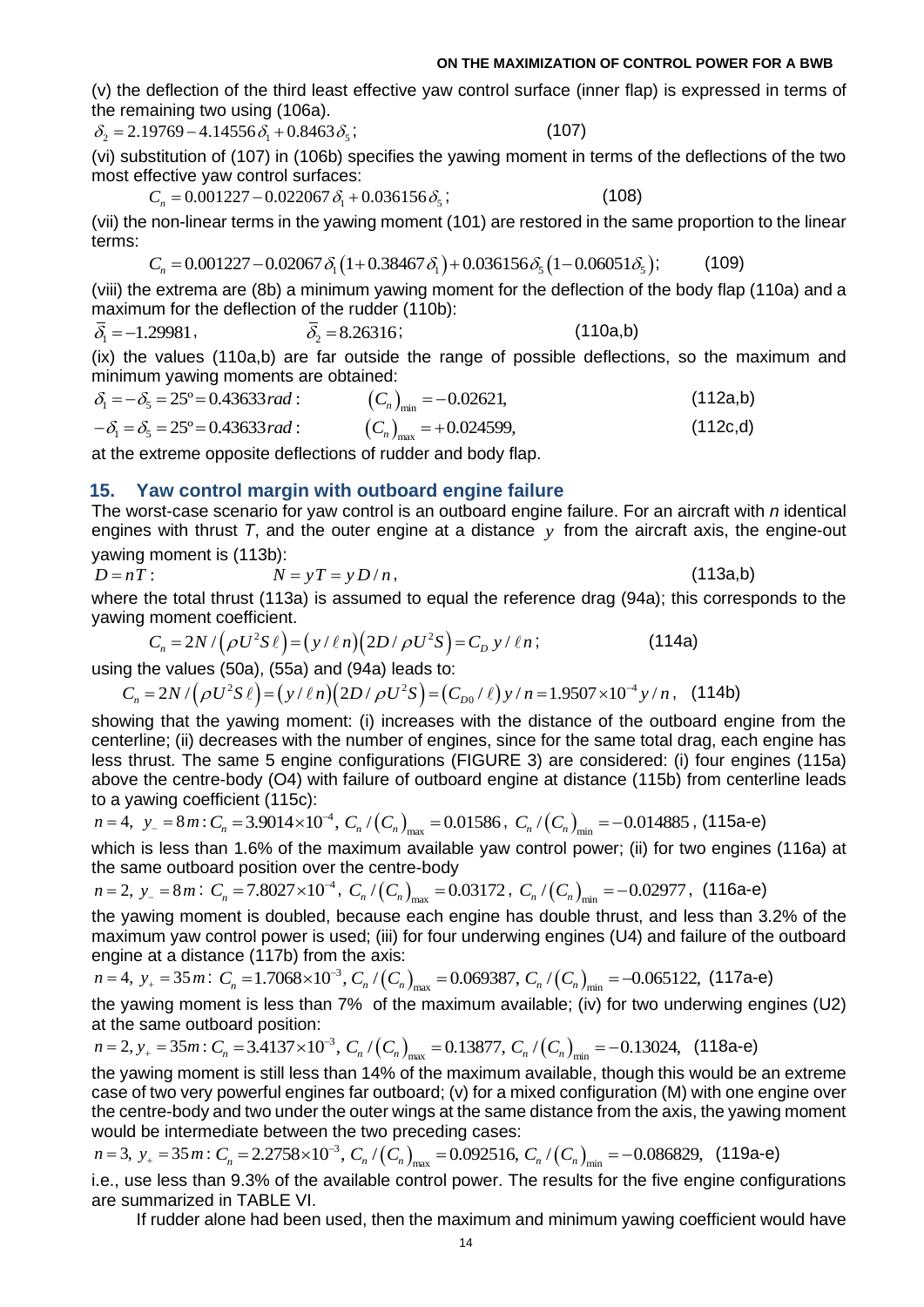been (101) given by:

OR THE MAXIMIZATION OF CONIROL POWER

\nbeen (101) given by:

\n
$$
C_n^+ = \pm 0.01396 \delta_0 - 0.00537 \delta_0^2 = (+5.0688, -7.1136) \times 10^{-3};
$$
\n(120)

the fraction of available yaw control power needed to compensate an outboard engine failure in the five cases would be:<br>*O4,O2,U4,M,U2:*  $C_n/C_n^+ = \{0.076969, 0.15394, 0.33673, 0.44898, 0.67347\}$ , (121a)

five cases would be:  
\n
$$
04, 02, U4, M, U2
$$
:  $C_n / C_n^+ = \{0.076969, 0.15394, 0.33673, 0.44898, 0.67347\}$ , (121a)  
\n $C_n / C_n^- = -\{0.054841, 0.10968, 0.23993, 0.31992, 0.47988\}$ . (121b)

In all cases the percentage of available yaw control power needed to compensate an outboard engine out condition is much smaller for optimal controls than for rudders alone, because the yaw control authority:

$$
(C_n)_{\text{max}} / C_n^+ = 4.853,
$$
  $(C_n)_{\text{max}} / C_n^- = 3.6845,$  (122a,b)

is increased by a factor of 3 to 5 by the use of optimal controls, and thus there is a much larger safety margin to cope with other events.

## **16. Maximum and minimum rolling moment**

The rolling moment is specified by the data in TABLE IV:

**ninimum rolling moment**<br>becified by the data in TABLE IV:<br> $\left( \delta_1 \right)^2 + 0.09317 \delta_2 - 0.00997 \left( \delta_2 \right)^2 + 0.09150 \delta_3 - 0.00900 \left( \delta_3 \right)^2$ 

$$
Maximum and minimum rolling moment
$$
  
The rolling moment is specified by the data in TABLE IV:  

$$
C_1 = 0.01866 \delta_1 + 0.00122(\delta_1)^2 + 0.09317 \delta_2 - 0.00997(\delta_2)^2 + 0.09150 \delta_3 - 0.00900(\delta_3)^2
$$

$$
+0.06039 \delta_4 - 0.00597(\delta_4)^2 - 0.01552 \delta_5 - 0.00093(\delta_5)^2.
$$
 (123)

The maximum and minimum rolling moment will be sought at constant lift, drag and pitching moment (101a-c) = (124a-c) and no yawing moment (124d):<br> $C_{L0} = 0.14916$ ,  $C_{D0} = 0.0071036$ ,  $C_{m0} = -0.050943$ ,  $C_{n0} = 0$ . (124a-(101a-c) (124a-c) and no yawing moment (124d):

 $C_{L0} = 0.14916$ ,  $C_{D0} = 0.0071036$ ,  $C_{m0} = -0.050943$ ,  $C_{n0} = 0$ .

The least effective roll control surfaces are the rudders  $(\delta_{\sf s})$  and the body flap  $(\delta_{\sf i})$ ; the outer flap  $(\delta_4)$  is less effective than the middle flap  $(\delta_3)$  and the inner flap  $(\delta_2)$  marginally more effective. The most effective control surface  $\delta_2$  has (8b) optimal deflection (133a) which exceeds the limit (87a); the latter limit is thus taken to calculate the maximum and minimum rolling moment (133b,c). As a preliminary the deflections of the first four least effective control surfaces will be eliminated in this order using the constraints: (i) the rudder deflection  $\delta_{\mathfrak{s}}$  is expressed in terms of the remaining using

the condition (124d) of zero yawing moment in linearized form (101), leading to (125): braer using the constraints: (i) the rudder deflection  $\delta_5$  is a<br>the condition (124d) of zero yawing moment in linearized fi<br> $\delta_5 = 0.40417 \delta_1 - 0.13434 \delta_2 - 0.039375 \delta_3 - 0.019108 \delta_4$ ;  $\delta_5 = 0.40417 \delta_1 - 0.13434 \delta_2 - 0.039375 \delta_3 - 0.019108 \delta_4;$  (125)

(ii) the deflection of the least effective roll control surface (rudder) is eliminated by replacing (125) in (126c):

| the conditions of constant lift (59) = (126a), drag (61; 69a) = (126b) and pitching moment (60, 55b) =<br>$(126c)$ : |        |
|----------------------------------------------------------------------------------------------------------------------|--------|
| $0 = 0.21282 \delta_1 + 0.19764 \delta_2 + 0.12225 \delta_3 + 0.060925 \delta_4$ ;                                   | (126a) |
| $-6.8567 \times 10^{-4} = 0.0049941 \delta_1 + 0.0038699 \delta_2 + 0.0007066 \delta_3 - 0.0000322 \delta_4$ ;       | (126b) |
| $-0.076064 = -0.065051\delta_1 - 0.0059323\delta_2 - 0.017302\delta_3 - 0.01599\delta_4$ ;                           | (126c) |
| $C_1 = 0.012387 \delta_1 + 0.095259 \delta_2 + 0.092111 \delta_2 + 0.060687 \delta_3$ ;                              | (126d) |
|                                                                                                                      |        |

and also in the rolling moment (123)  $\equiv$  (120d); (iii) the deflection  $\delta_{1}$  of the second least effective control surface (body flap) is expressed in terms of the remaining from the lift (126a) = (127):<br>  $\delta_1 = -0.92867 \delta_2 - 0.57443 \delta_3 - 0.28627 \delta_4;$  (127)

$$
\delta_1 = -0.92867 \delta_2 - 0.57443 \delta_3 - 0.28627 \delta_4;
$$

(iv) substitution in the drag (126b), pitch (126c) and rolling moment (126d) coefficients eliminates the deflections of the two least effective roll control surfaces:<br>-6.8567×10<sup>-4</sup> = -0.0007911 $\delta_2$  -0.0021622 $\delta_3$  -0. deflections of the two least effective roll control surfaces:

 $(127)$ 

|        | (128a) |
|--------|--------|
| (128b) |        |
| (128c) |        |
|        |        |

(v) the deflection  $\delta_4$  of the third least effective roll control surface (outer flap) is expressed in terms of the remaining from the condition (128a) of constant drag:<br> $\delta_4 = 0.46903 - 0.54115 \delta_2 - 1.479 \delta_3;$  (129)

$$
\delta_4 = 0.46903 - 0.54115 \delta_2 - 1.479 \delta_3;
$$

(vi) substitution of (129) leaves the deflections of the two most effective roll control surfaces in the pitching (128b)  $\equiv$  (130a) and rolling moment (128c)  $\equiv$  (130b):  $201$   $\mu$  3  $\mu$  3  $\mu$  3  $\mu$  3  $\mu$  3  $\mu$  3  $\mu$  3  $\mu$  3  $\mu$  3  $\mu$  3  $\mu$  3  $\mu$  3  $\mu$  5  $\mu$  5  $\mu$  5  $\mu$  5  $\mu$  5  $\mu$  5  $\mu$  5  $\mu$  5  $\mu$  5  $\mu$  5  $\mu$  5  $\mu$  5  $\mu$  5  $\mu$  5  $\mu$  5  $\mu$  5  $\mu$  5  $\mu$  5  $\mu$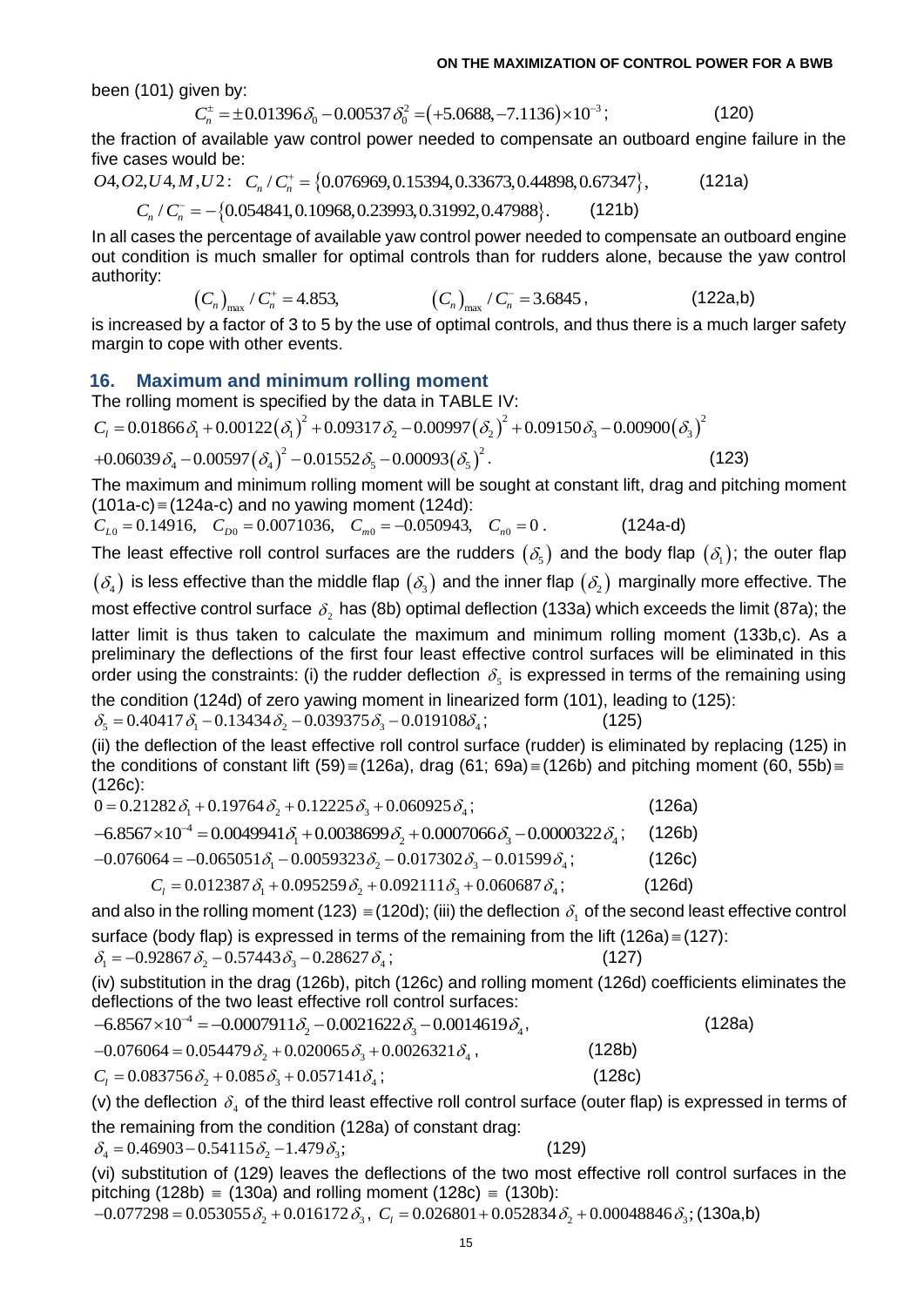; (132)

(vii) the deflection of the fourth least effective roll control surface (middle flap) is expressed from the pitching moment (130a) as a function of the deflection of the most effective: (vii) the deflection of the fourth least effective roll control surfaction of the deflection of the m<br>  $\delta_3 = -4.7798 - 3.28067 \delta_2$ ;  $C_l = 0.024467 + 0.051232 \delta_2$ ;

 $C_i = 0.024467 + 0.051232 \delta_i;$  (131a,b)

(viii) this specifies the rolling moment in terms of (131b) the most effective roll control surface (inner flap); (ix) the non-linear terms are restored to the rolling moment coefficient (131b) in the same proportion to the linear terms as in (123):<br>  $C_l = 0.24467 + 0.051232 \delta_2 (1 - 0.10701 \delta_2)$ ;

$$
C_1 = 0.24467 + 0.051232 \delta_2 (1 - 0.10701 \delta_2);
$$

(xi) the extremum of (132) corresponds (8b) to a deflection (133a) far outside the range of possible values:  $C_l = 0.24467 + 0.051232 \delta_2 (1 - 0.10701 \delta_2);$  (132)<br>
(xi) the extremum of (132) corresponds (8b) to a deflection (133a) far outsid<br>
values:<br>  $\overline{\delta_2} = 4.6725, \quad \overline{\delta_0} = 60^\circ = 1.0472 rad, C_{l_{\text{max,/min}}} = C_l (\pm \overline{\delta_0}) = (-0.035195, 0.$ 

$$
\overline{\delta}_2 = 4.6725, \quad \overline{\delta}_0 = 60^\circ = 1.0472 \text{ rad}, C_{\text{max,/min}} = C_l \left( \pm \overline{\delta}_0 \right) = \left( -0.035195, \, 0.072105 \right); \quad \text{(133a-d)}
$$

(xii) the maximum and minimum rolling moments (133b,c) thus occur at the extreme deflections, that are taken to be (133b).

### **17. Compensation of the wake vortex encounter**

The wake vortex encounter is one of the events which places stronger demands on roll control power. The worst-case scenario is taken (FIGURE 4) of a vortex axis coincident with the aircraft axis and the whole wingspan within the vortex core. The question is the largest vertical component of the induced vortex velocity  $\bar{u}$  at the wing tip which can be compensated using the maximum available roll control power. The velocity profile in the core of the vortex is assumed to be linear (134a):<br>  $u(x) = \overline{u} x/b$ ,  $q(x) = (\rho/2)\overline{u}^2 x^2/b^2$ , (134a,b)

$$
u(x) = \bar{u}x/b, \qquad q(x) = (\rho/2)\bar{u}^2x^2/b^2, \tag{134a,b}
$$

leading to a dynamic pressure (134b); the resulting rolling moment (135a):  
\n
$$
l_0 = 2 \int_0^b q(x) c(x) x \, dx, \qquad c(x) = 2c(1-x/b), \qquad (135a,b)
$$

involves the chord  $c(x)$  at station  $x$ , specified by (135b) for a delta wing of mean chord  $c$  and root chord  $2c$ . The rolling moment is thus:<br>  $l_0 = 2(\rho/2)(\overline{u}/b)^2 2c \int_0^b x^3(1-x/b)dx = 2\rho(\overline{u}^2c/b^2)[x^4/4 - x^5/5b]_o^b =$ chord 2*c* . The rolling moment is thus:

chord 2*c*. The rolling moment is thus:  
\n
$$
l_0 = 2(\rho/2)(\bar{u}/b)^2 2c \int_0^b x^3 (1-x/b) dx = 2\rho (\bar{u}^2 c/b^2) [x^4/4 - x^5/5b]_0^b = \rho \bar{u}^2 cb^2/10. \tag{136}
$$

The corresponding rolling moment coefficient is:  
\n
$$
C_{l_0} = l_0 / \left(\frac{1}{2}\rho U^2 \ell S\right) = \left(\overline{u}/U\right)^2 \left(b^2 / S\right) \left(c / \ell\right) / 5, \tag{137}
$$

and involves the aspect ratio (138a) and ratio (138b) of mean chord (43a) to reference length (55a):  $(a - \frac{1}{2}P\theta \cos \theta) = (a + \theta) (b + \theta)(c + \theta)^{3}$ , (137)<br>
es the aspect ratio (138a) and ratio (138b) of mean chord (43a) to reference le<br>  $\lambda = 4b^{2}/S = 4.8344$ ,  $c/\ell = 1.6191$ ,  $C_{l_{0}} = (\lambda/20)(c/\ell)(\bar{u}/U)^{2}$ . (138a-c)

$$
\lambda = 4b^2 / S = 4.8344
$$
,  $c / \ell = 1.6191$ ,  $C_{l_0} = (\lambda / 20)(c / \ell)(\overline{u} / U)^2$ . (138a-c)

Thus, the vortex velocity at the wing tip:  
\n
$$
\overline{u} = U\sqrt{20}\sqrt{C_{l_0}/\lambda}\sqrt{\ell/c} = 1.5985U\sqrt{C_{l_0}},
$$
\n(139)

which can be compensated increases with: (i) the aircraft velocity and square root of the rolling moment coefficient, corresponding to a greater roll control power; (ii) the inverse square root of the aspect ratio showing that a wing with larger aspect ratio is more affected by a wake vortex encounter, since it increases the induced rolling moment. The substitution in (139) of the extreme values (133b,c) of the rolling moment coefficients specifies:<br>−0.29988 ≤  $\overline{u}$  / U ≤ 0.42924,  $-20.39$  m/s ≤  $\overline{u}$  ≤ 29.19 m/s of the rolling moment coefficients specifies:

the maximum vortex velocities at the wing tip which can be countered in a wake vortex encounter. The results including the rolling moment:

 $l_0 = 2.2339 \times 10^8 N.m.$  $l_0 = 2.2339 \times 10^8 N.m,$   $C_{l_0} = (-7.8621, 16.107)$ 6 nent:<br>*C<sub>I。</sub>* = (−7.8621,16.107)×10<sup>6</sup> N*.m*, (141) are summarized in Table VIII.

### **18. Conclusion**

The control limits of a flying wing configuration were explored in low-speed flight. The method used (Part I) can maximize or minimize (§3) any component of the aerodynamic forces or moments (§2) within the range of possible deflections of each control surface (§4); other components can be left free or constrained, e.g., by equilibrium conditions. The method applies to coupled or decoupled controls specified by polynomials of any degree (§5-7). The minimum set of data (§8) is seconddegree polynomials for decoupled controls. Applying this method (Part II) to a BWB in (§9) a low-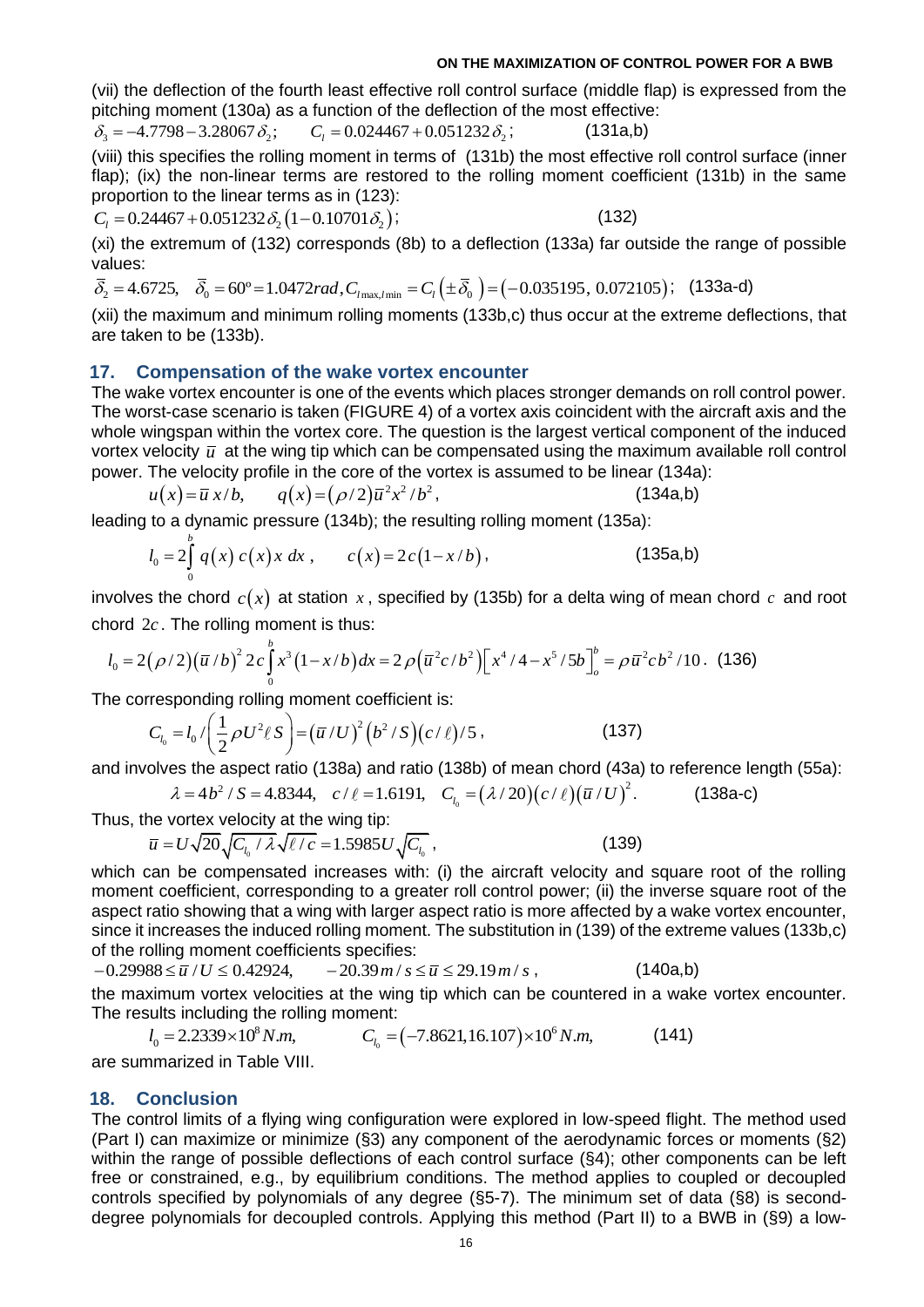speed ( $M = 0.2$ ) configuration: (i) shows that pitch trim can be obtained with a minimum drag reduction of 10%, which has beneficial effect on climb performance after take-off (§10); (ii) conversely a maximum drag increase of 58% can be obtained with the same AoA and pitch trim for the steepest descent to land (§11); (iii) the maximum and minimum pitching moment (§12) demonstrate the centreof-gravity range for underwing or overbody engines or a combination of the two (§13); (iv) the maximum and minimum yawing moment (§14) specifies the yaw control authority available in the worst scenario of failure of an outboard engine (§15); (iv) the maximum and minimum rolling moment (§16) determine the vertical velocity at the wing tip of the strongest wake vortex that can be compensated (§17). The introduction (§1) outlines de problem, and the conclusion (§18) summarizes the results.

## **Acknowledgement**

This work was supported by FCT (Foundation for Science and Technology), through IDMEC (Institute of Mechanical Engineering), under LAETA, project UIDB/50022/2020.

## **Contact Author Email Address**

[jmgmarques@uevora.pt](mailto:jmgmarques@uevora.pt) [luis.campos@tecnico.ulisboa.pt](mailto:luis.campos@tecnico.ulisboa.pt)

### **Copyright Statement**

The authors confirm that they, and/or their company or organization, hold copyright on all of the original material included in this paper. The authors also confirm that they have obtained permission, from the copyright holder of any third party material included in this paper, to publish it as part of their paper. The authors confirm that they give permission, or have obtained permission from the copyright holder of this paper, for the publication and distribution of this paper as part of the ICAS proceedings or as individual off-prints from the proceedings.

### **References**

- [1] L. McKinney, S. Dollyhigh, Some trim drag considerations for maneuvering aircraft, in: AIAA 2<sup>nd</sup> Aircraft Design and Operations Meeting, July 1970, pp. 1–10.
- [2] S. Goldstein, C. Combs, Trimmed drag and maximum flight efficiency of aft tail and canard configurations, in: AIAA 12th Aerospace Sciences Meeting, 1974, pp. 1–12.
- [3] M. McLaughlin, Calculations, and comparison with an ideal minimum, of trimmed drag for conventional and canard configurations having various levels of static stability, NASA Technical Note, 1977, pp. 1–22.
- [4] E. Kendall, The minimum induced drag, longitudinal trim and static longitudinal stability of two-surface and three-surface airplanes, in: AIAA 2<sup>nd</sup> Applied Aerodynamics Conference, August 1984, pp. 1–10.
- [5] R. Ende, The effects of aft-loaded airfoils on aircraft trim drag, in: AIAA 27<sup>th</sup> Aerospace Sciences Meeting, January 1989, pp. 1–9.
- [6] L. Campos, J. Marques, On the minimization of cruise drag due to pitch trim for a flying wing configuration, in: 26<sup>th</sup> International Congress of the Aeronautical Sciences, Anchorage, Alaska, 2008, pp. 1–11.
- [7] N.U. Rahman, J.F. Whidborne, Propulsion and flight controls integration for a blended-wing-body transport aircraft, J. Aircr. 47 (3) (2010) 895–903.
- [8] D. Haiqiang, Y. Xiongqing, Y. Hailian, D. Feng, Trim drag prediction for blendedwing-body UAV configuration, Trans. Nanjing Univ. Aeronaut. Astronaut. 32 (1) (2015) 133–136.
- [9] B.J. Griffin, N.A. Brown, S.Y. Yoo, Intelligent control for drag reduction on the X-48B vehicle, in: AIAA Guidance, Navigation and Control Conference, Portland, Oregon, 8–11 August 2011.
- [10] W. Durham, Constrained control allocation, J. Guid. Control Dyn. 16 (4) (1993) 717–725.
- [11] O. Harkegard, Dynamic control allocation using constrained quadratic programming, J. Guid. Control Dyn. 27 (6) (2004) 1028–1034.
- [12] M.A. Bolender, D.B. Doman, Nonlinear control allocation using piecewise linear functions: a linear programming approach, J. Guid. Control Dyn. 28 (3) (2005) 558–562.
- [13] M. Bodson, Evaluation of optimization methods for control allocation, J. Guid. Control Dyn. 34 (2) (2011) 380–387.
- [14] M.V. Cook, H.V. de Castro, The longitudinal flying qualities of a blended-wingbody civil transport aircraft, Aeronaut. J. 108 (1080) (2004) 75–84.
- [15]P.F. Roysdon, M. Khalid, Blended-wing-body lateral-directional stability investigation using 6DOF simulation, in: AIAA Infotech at Aerospace Conference and Exhibit, St. Louis, Missouri, 2011.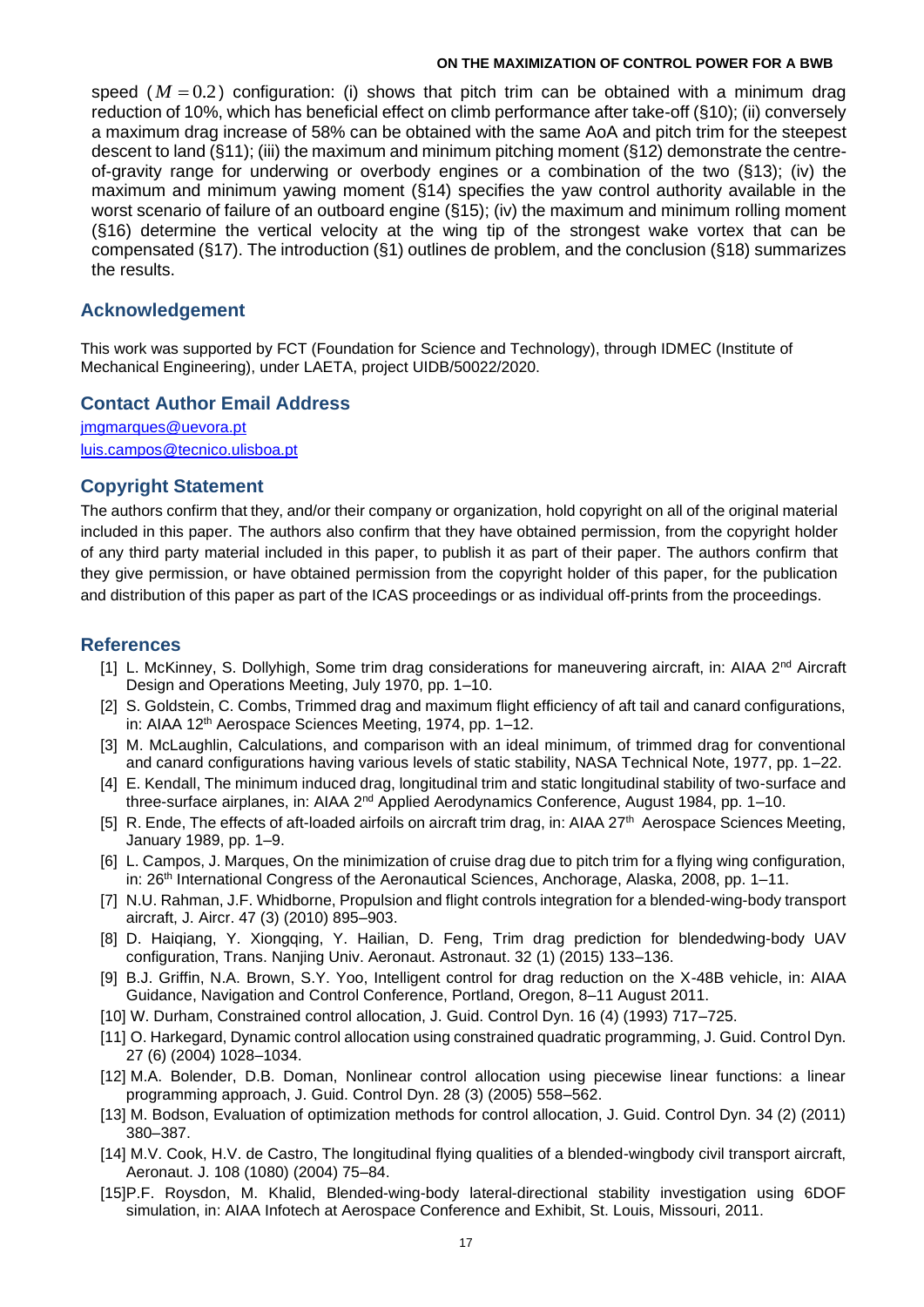- [16] T. Peterson, P.R. Grant, Handling qualities of a blended wing body aircraft, in: AIAA Atmospheric Flight Mechanics Conference, Portland, Oregon, 2011.
- [17] D.W. Jung, M.H. Lowenberg, Stability and control assessment of a blended wing-body airliner configuration, in: AIAA Atmospheric Flight Mechanics Conference and Exhibit, San Francisco, California, 2005.
- [18] D. Cameron, N. Princen, Control allocation challenges and requirements for the blended wing body, in: AIAA Guidance, Navigation and Control Conference and Exhibit, August 2000, pp. 1–5.
- [19] A. Wildschek, F. Stroscher, T. Klimmek, Z. Sika, T. Vampola, M. Valasek, D. Gangsaas, N. Aversa, A. Berard, Gust load alleviation on a large blended wing body airliner, in: 27<sup>th</sup> International Congress of the Aeronautical Sciences, Nice, France, 2010.
- [20] S.M. Waters, M. Voskuijl, L.L.M. Veldhuis, F.J.J.M.M. Geuskens, Control allocation performance for blended wing body aircraft and its impact on control surface design, Aerospace Science and Technology 29 (1) (2013) 18–27.
- [21] A. Wildschek, Z. Bartosiewicz, D. Mozyrska, A multi-input multi-output adaptive feed-forward controller for vibration alleviation on a large blended wing body airliner, J. Sound Vib. 333 (2014) 3859–3880.
- [22] M. Kozek, A. Schirrer, Modeling and Control for a Blended Wing Body Aircraft A Case Study, Advances in Industrial Control, Springer, 2015.
- [23] L. Peifeng, Z. Binqian, C. Yingchun, Y. Changsheng, L. Yu, Aerodynamic design methodology for a blended wing body transport, Chinese Journal of Aeronautics 25 (4), (2012) 508–516.
- [24] L. Campos, On physical aeroacoustics with some implications for low-noise aircraft design and airport operations, Aerospace 2 (1) (2015) 17-90.
- [25] C. Huijts, M. Voskuijl, The impact of control allocation on trim drag of blended wing body aircraft, Aerospace Science and Technology 46 (2015) 72–81.
- [26] P. Okonkwo, H. Smith, Review of evolving trends in blended wing body aircraft design, Progress in Aerospace Sciences 82 (2016) 1-23.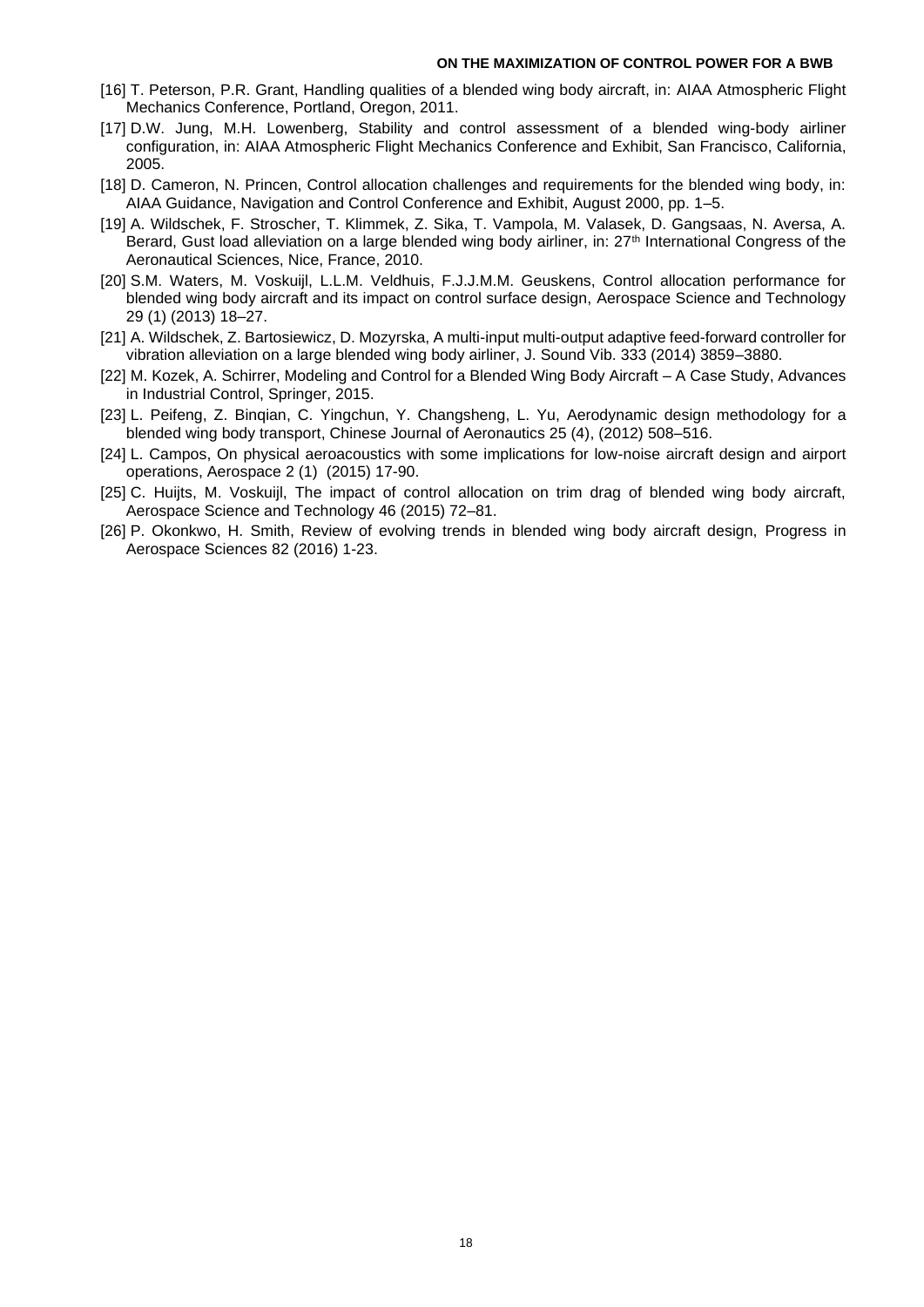| Number of control<br>surfaces                                       | $N = 1$ | 2   | 3   | 4   | 5    | 6    | 7    |
|---------------------------------------------------------------------|---------|-----|-----|-----|------|------|------|
| Polynomial of degree M=2<br>$Q_1$ - all surfaces<br>decoupled: (40) | 18      | 36  | 54  | 72  | 90   | 108  | 126  |
| $Q_2$ - only neighboring<br>surfaces coupled: (44)                  | 18      | 72  | 132 | 192 | 252  | 312  | 372  |
| $Q_3$ - all surfaces coupled:<br>(41)                               | 18      | 72  | 180 | 360 | 630  | 1008 | 1512 |
| Polynomial of degree M=3<br>$Q_1$ - all surfaces<br>decoupled: (40) | 24      | 48  | 72  | 96  | 120  | 144  | 168  |
| $Q_2$ - only neighboring<br>surfaces coupled: (44)                  | 24      | 120 | 240 | 360 | 480  | 600  | 720  |
| Q <sub>4</sub> - all surfaces coupled:<br>(43)                      | 24      | 120 | 360 | 840 | 1680 | 3024 | 5040 |

**TABLE I -** *Number of parameters needed for control specification*

|  |  |  |  | <b>TABLE II - Reference flight condition</b> |  |  |
|--|--|--|--|----------------------------------------------|--|--|
|--|--|--|--|----------------------------------------------|--|--|

| Quantity                                                 | <b>Symbol</b>     | <b>Value</b>           | <b>Unit</b>    |
|----------------------------------------------------------|-------------------|------------------------|----------------|
| Mach number                                              | $\boldsymbol{M}$  | 0.2                    |                |
| Sound speed                                              | $\mathcal{S}$     | 340                    | m/s            |
| Airspeed                                                 | $V = sM$          | 68                     | m/s            |
| Air density                                              | $\rho$            | 1.293                  | $kg \, m-3$    |
| <b>Dynamic Pressure</b>                                  | $q = (\rho/2)V^2$ | $2.989\times10^{3}$    | $N m-2$        |
| Wing area                                                | S                 | 2052.0                 | m <sup>2</sup> |
| Weight                                                   | W                 | $9.15 \times 10^5$     | N              |
| Vertical force coefficient                               | $C_{Z0}$          | 0.14916                |                |
| Angle-of-attack                                          | $\alpha$          | 2.7566                 | $\circ$        |
| Angle-of-sideslip                                        | $\beta$           | 0.0                    | $\circ$        |
| Pitching moment coefficient                              | $C_{M_0}$         | $2.5555\times10^{-2}$  |                |
| Yawing moment coefficient                                | $C_{N_0}$         | $-4.0213\times10^{-6}$ |                |
| Rolling moment coefficient                               | $C_{l_0}$         | $4.0140\times10^{-5}$  |                |
| Lateral force coefficient                                | $C_{Y_0}$         | 0.0                    |                |
| Horizontal force coefficient                             | $C_{X_0}$         | $6.5745\times10^{-6}$  |                |
| Lift coefficient                                         | $C_{L_0}$         | 0.14917                |                |
| Drag coefficient                                         | $C_{D_0}$         | $6.4451\times10^{-3}$  |                |
| Half-span                                                | $\boldsymbol{b}$  | 49.8                   | m              |
| Aspect ratio                                             | $\lambda$         | 4.834                  |                |
| Reference position for aerodynamic<br>forces and moments | $x_{ref}$         | 33.32                  | m              |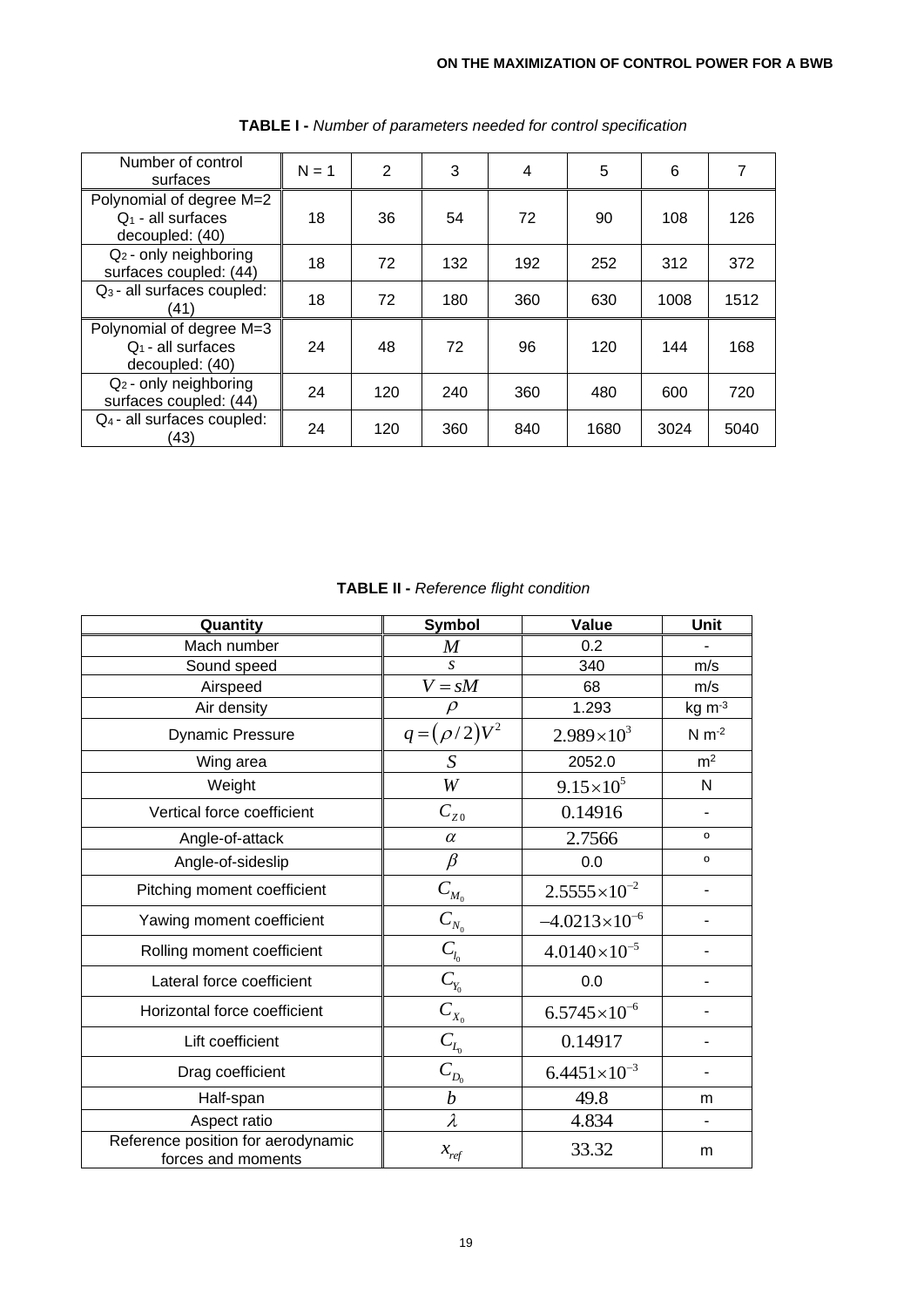| <b>Force/Moment</b> | $c_{\alpha 0}$         | $a_{\alpha 1}$         | $v_{\alpha}$            |
|---------------------|------------------------|------------------------|-------------------------|
| $\cup_L$            | $-1.1700\times10^{-2}$ | 3.3516                 | $-1.6966\times10^{-1}$  |
| $\mathcal{C}_p$     | $5.1880\times10^{-3}$  | $-6.8113\times10^{-3}$ | $6.9799\times10^{-1}$   |
| $C_{Y}$             | 0.0                    | 0.0                    | 0.0                     |
| $C_m$               | $1.1630\times10^{-2}$  | $2.8915\times10^{-1}$  | $-1.8186\times10^{-1}$  |
| $C_n$               | $4.4050\times10^{-7}$  | $-1.0404\times10^{-4}$ | $2.8744\times10^{-4}$   |
|                     | $1.8360\times10^{-5}$  | $3.8850\times10^{-4}$  | $9.9777 \times 10^{-4}$ |

**TABLE III -** *Static force and moment coefficients:*  $C_{\alpha} = a_{\alpha 0} + a_{\alpha 1} \, \alpha + a_{\alpha 2} \, \alpha^2$  *at*  $\beta = 0$ 

**TABLE IV -** *Flap force and moment coefficients*

| Flap number                         |                              | 1          | $\overline{2}$ | 3           | 4          | 5          |
|-------------------------------------|------------------------------|------------|----------------|-------------|------------|------------|
| Location                            |                              | Body       | Inner wing     | Middle wing | Outer wing | Rudder     |
| Pitching moment                     | $a_{mi}$                     | $-0.07267$ | $-0.00340$     | $-0.01656$  | $-0.01563$ | 0.01885    |
| coefficients $C_m$                  | $b_{mi}$                     | 0.00037    | 0.00590        | 0.00234     | 0.00158    | 0.00206    |
| Lift coefficients                   | $a_{Li}$                     | 0.23344    | 0.19079        | 0.12024     | 0.05995    | $-0.05101$ |
| $C_L$                               | $b_{Li}$                     | $-0.00455$ | $-0.02808$     | $-0.00674$  | $-0.00478$ | $-0.00246$ |
| Drag coefficients                   | $a_{Di}$                     | 0.00537    | 0.003745       | 0.00067     | $-0.00005$ | $-0.00093$ |
| $C_{D}$                             | $b_{Di}$                     | 0.01867    | 0.01283        | 0.00930     | 0.00596    | 0.00824    |
| Side force coefficients<br>$C_{Y}$  | $a_{Y_i}$                    | $-0.02489$ | 0.00433        | 0.00338     | 0.00197    | 0.05493    |
|                                     | $b_{ri}$                     | $-0.00538$ | $-0.00416$     | $-0.00401$  | $-0.00247$ | $-0.00132$ |
| Yawing moment<br>coefficients $C_n$ | $a_{Ni}$                     | $-0.01396$ | 0.00464        | 0.00136     | 0.00066    | 0.03454    |
|                                     | $b_{\scriptscriptstyle{Ni}}$ | $-0.00537$ | $-0.00821$     | $-0.00966$  | $-0.00814$ | $-0.00209$ |
| Rolling moment                      | $a_{\ell i}$                 | 0.01866    | 0.09317        | 0.0915      | 0.06039    | $-0.01552$ |
| coefficients $C_{\ell}$             | $b_{\ell i}$                 | 0.00122    | $-0.00997$     | $-0.00900$  | $-0.00597$ | $-0.00093$ |

**TABLE V -** *Effect of pitch trim on drag*

| Drag (kN)                       | Deflection of body flap alone | Optimal deflection of all surfaces |
|---------------------------------|-------------------------------|------------------------------------|
| Untrimmed drag                  | 43.575 kN                     | 43.575 kN                          |
| Drag due to trim:               |                               |                                    |
| - minimum                       | $+25.138$ kN                  | $-4.206$ kN                        |
| - maximum                       | $+39.155$ kN                  | $+58.769$ kN                       |
| Percentage of untrimmed drag    |                               |                                    |
| - minimum                       | $+57.69%$                     | $-9.65%$                           |
| - maximum                       | $+89.85%$                     | $+134.87%$                         |
| -ratio                          | $+1.56$                       | $-13.98$                           |
| Total trimmed drag:             |                               |                                    |
| - minimum                       | 68.713 kN                     | 39.369 kN                          |
| - maximum                       | 82.730 kN                     | 102.340 kN                         |
| -ratio                          | 1.204                         | 2.600                              |
| Deflections of control surfaces |                               |                                    |
| - minimum drag                  | (-19.84, 0, 0, 0, 0) rad      | $(-8.24, 8.36, 0, 0, +3.13)$ rad   |
| - maximum drag                  | $(+25, 0, 0, 0, 0)^{\circ}$   | $(25, 25, 0, 0, -25)^{\circ}$      |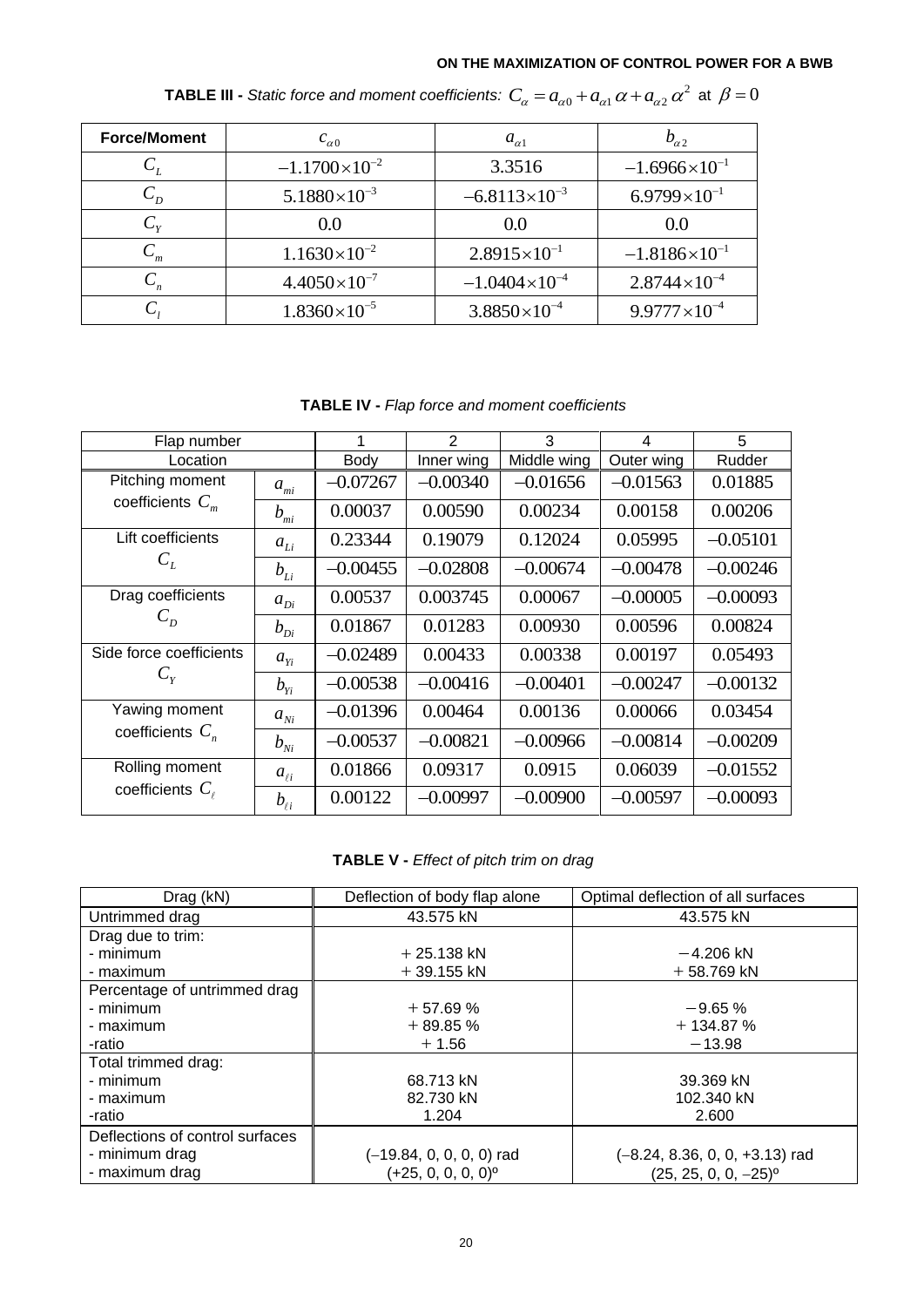|                                                                | c.g. range      |                   |  |
|----------------------------------------------------------------|-----------------|-------------------|--|
| Engine configuration                                           | $x_{cg}$ (m)    | $x_{cg}$ / $c$    |  |
| along horizontal datum                                         | 20.294 - 42.237 | $34.42 - 71.64$ % |  |
| $O4$ – four above centerbody<br>$O2 - two \t z_{+} = 10m$      | 20.77 - 42.713  | $35.23 - 72.44$ % |  |
| M – one above centre-body and<br>two bellow wings: $z_+ = 10m$ | 19.818 - 41.761 | $33.61 - 70.83$ % |  |
| $U4$ – four underwing<br>$U2-two \mid z_{-}=10m$               | 20.135 - 42.078 | $34.15 - 71.37$ % |  |

**TABLE VI -** *c.g. range for five engine configurations*

**TABLE VII -** *Yaw trim compesate outboard engine failure*

| Configuration with outboard                                   | Yawing                | Percentage of maximum yaw control power need for<br>compensation |                        |  |
|---------------------------------------------------------------|-----------------------|------------------------------------------------------------------|------------------------|--|
| engine out                                                    | moment                | with optimal controls                                            | with rudders alone     |  |
| O4- four above centrebody<br>$n = 4$ , $y = 8m$               | $3.9014\times10^{-4}$ | $-1.49\%$ , +1.59 %                                              | $-5.48\%$ , +7.70 $\%$ |  |
| O2- two above centrebody<br>$n = 2$ , $y = 15m$               | $7.8027\times10^{-4}$ | $-2.97\%$ , +3.17 %                                              | $-10.97\%$ , +15.39 %  |  |
| U4- four underwing<br>$n = 4$ , $y_+ = 35m$                   | $1.7068\times10^{-3}$ | $-6.51\%$ , +6.94 %                                              | $-23.99\%$ , +33.67 %  |  |
| $C$ – one over centrebody and<br>two underwing<br>$y_+ = 35m$ | $2.2758\times10^{-3}$ | $-8.69\%$ , +9.25 %                                              | $-31.99\%$ , +44.90 %  |  |
| U2- two underwing<br>$n = 2$ , $y_+ = 35$ m                   | $3.4137\times10^{-3}$ | $-13.0\%$ , +13.9%                                               | $-47.99\%$ , +67.35 %  |  |

## **Table VIII -** *Compensation of a wave vortex encounter*

|                                  |        | value                 |                       |      |
|----------------------------------|--------|-----------------------|-----------------------|------|
| quantity                         | symbol | maximum               | minimum               | unit |
| Pitching moment                  |        | $-7.8621\times10^{6}$ | $+16.107\times10^{6}$ | N.m  |
| coefficient                      | ◡      | $-0.035198$           | $+0.072105$           |      |
| Vertical velocity<br>at wing tip | u      | $-20.39$              | $+29.19$              | m/s  |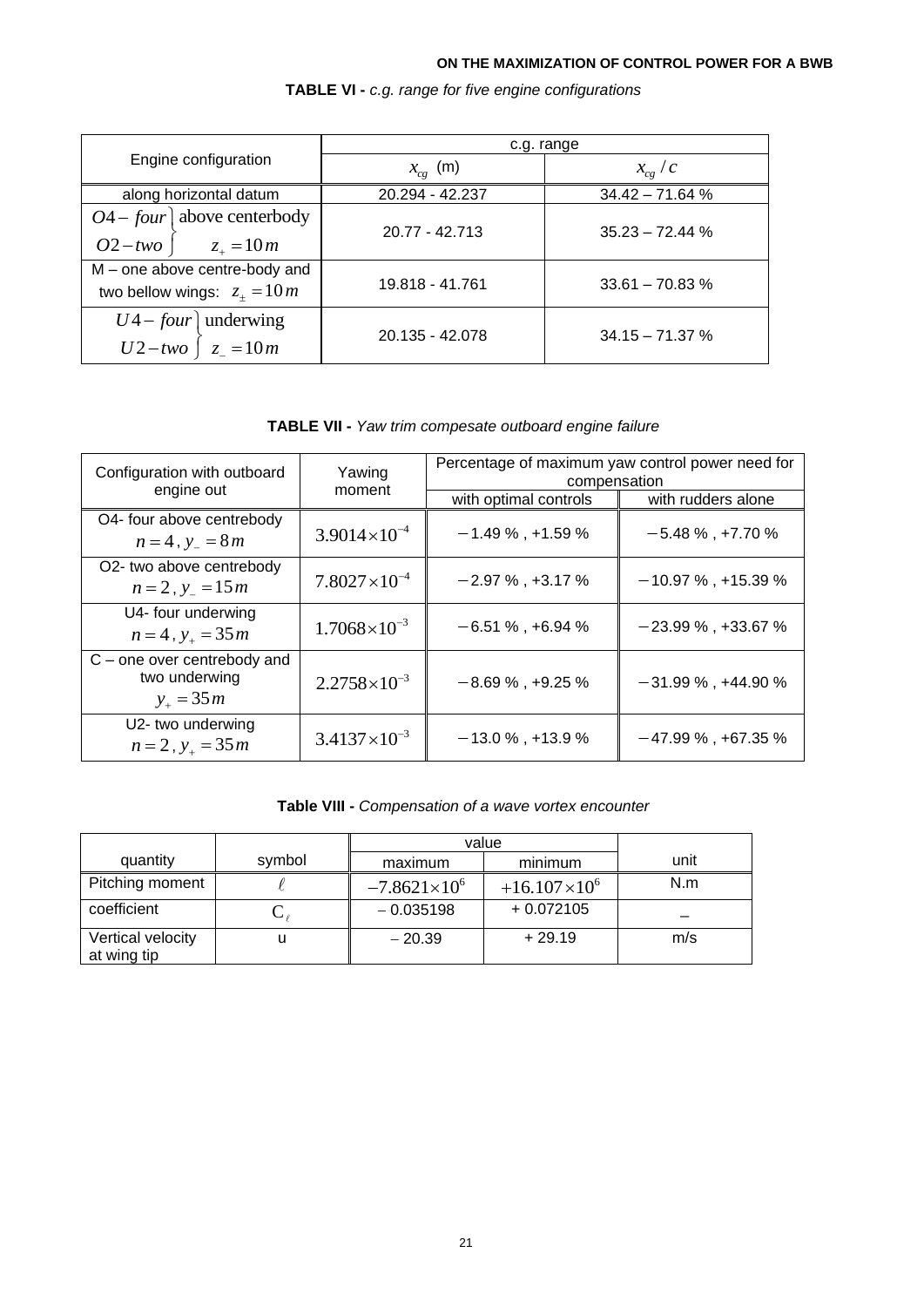

**FIGURE 1**



**FIGURE 2**